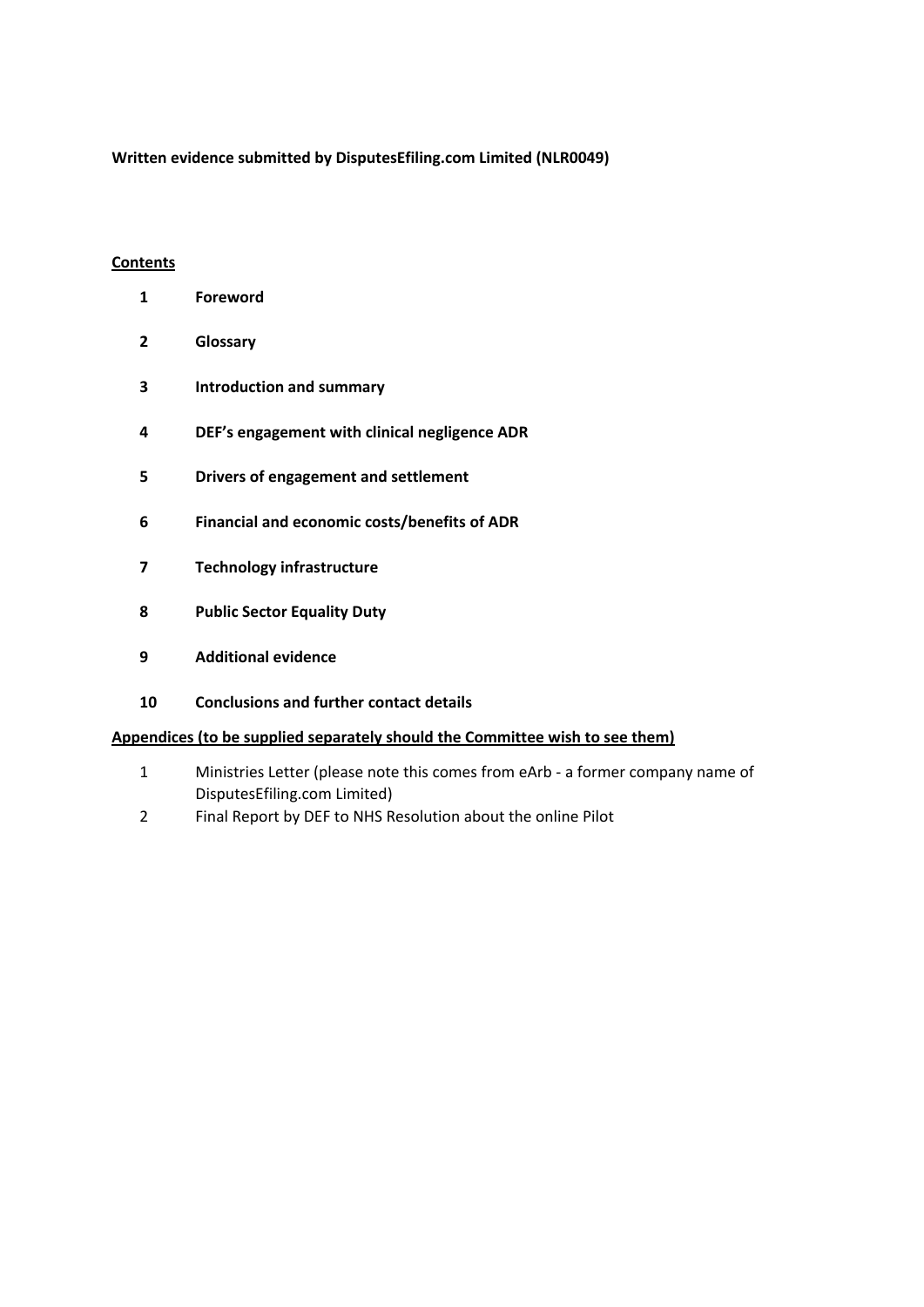## **1 Foreword**

- 1.1 The Call for Evidence is concerned with the of clinical negligence claims in England and Wales (E&W). For reasons explained in the Introduction to this Response we are wellplaced to provide evidence about the state of dispute resolution and its future development.
- 1.2 The introduction to the Call makes its scope clear:

*"The Committee has launched a new inquiry to examine the case for the reform of NHS litigation against a background of a significant increase in costs, and concerns that the clinical negligence process fails to do enough to encourage lessons being learnt which promote future patient safety."*

- 1.3 We have long sought (see below) to reduce the cost of clinical negligence claims by working with amongst others: the Department of Health and Social Care, the Ministry of Justice and NHS Resolution, the agency tasked with managing notifications of potential claims against the NHS Hospital Trusts, amongst others and then managing claims that may arise from such notifications.
- 1.4 We draw attention to another Call for Evidence which is current by the Ministry of Justice entitled *"Dispute resolution in England and Wales: Call for Evidence"*<sup>1</sup> which opened on 3 August 2021 and closes on 31 October 2021. To an extent the issues raised by the Call for Evidence made by the Health and Social Care Committee (the Committee) are also raised in the MoJ's Call. On page 6 of the MoJ Call this sentence appears:

# *"Our ambition is to mainstream non-adversarial dispute resolution mechanisms, so that resolving disagreements, proactively and constructively, becomes the norm."*

The focus of our evidence to the MoJ Call is that alternative dispute resolution (ADR) processes such as mediation and early neutral evaluation should be made mandatory and managed online so as to reduce cost and accelerate the receipt of compensation by Claimants. That is also the thrust of our Response to the Committee's Call for Evidence.

#### **2 Glossary**

| Word, phrase, | <b>Meaning</b> |
|---------------|----------------|
| acronym or    |                |
| abbreviation  |                |

<sup>1</sup> <https://consult.justice.gov.uk/digital-communications/dispute-resolution-england-wales-call-for-evidence/>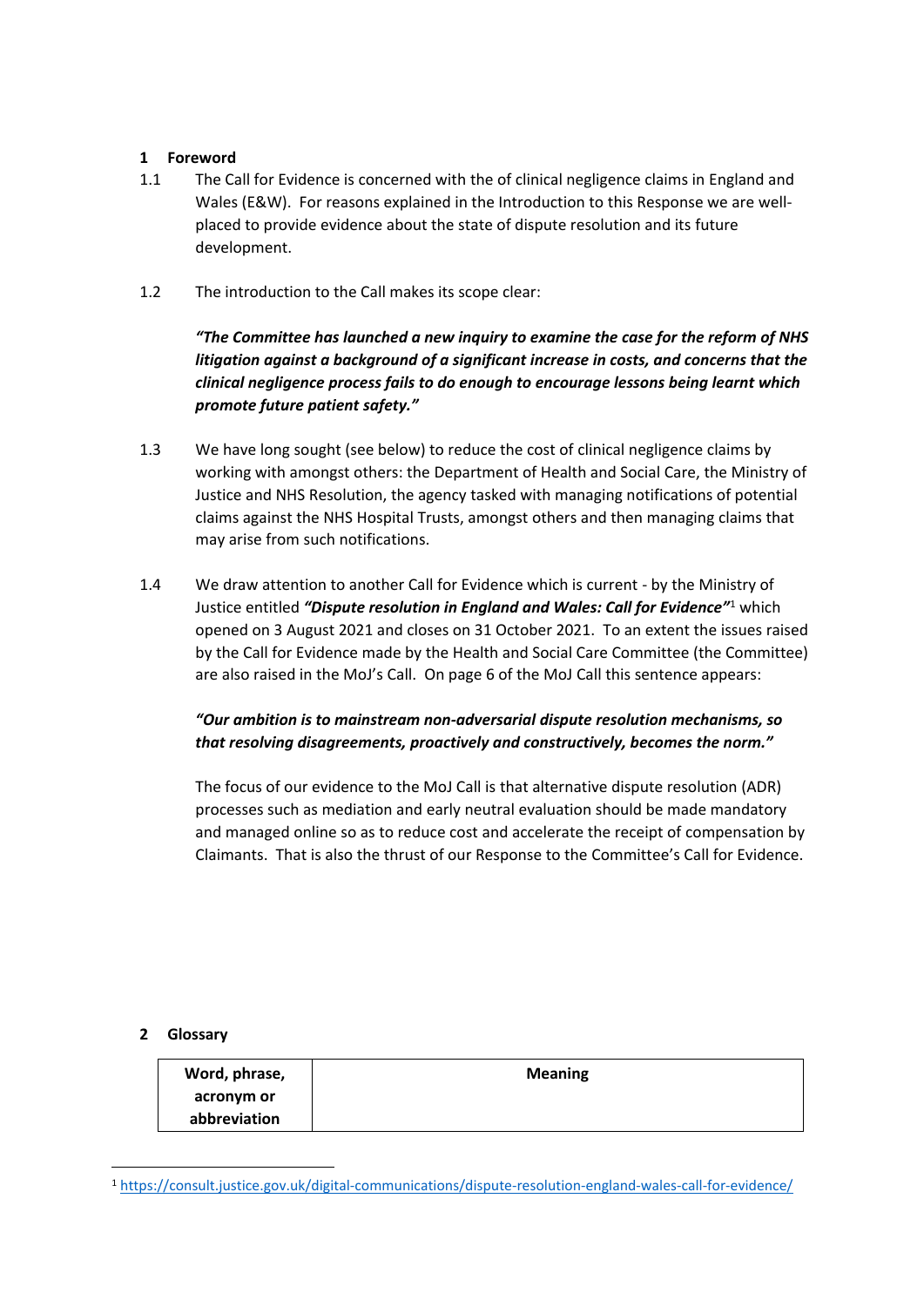| <b>ACAS</b>                 | Advisory, Conciliation and Arbitration Service                       |  |
|-----------------------------|----------------------------------------------------------------------|--|
| <b>ADR</b>                  | The collective description for methods of resolving disputes         |  |
|                             | otherwise than through the normal trial process, per the Glossary to |  |
|                             | the CPR. The principal forms of ADR are: arbitration, mediation,     |  |
|                             | neutral evaluation and adjudication.                                 |  |
|                             |                                                                      |  |
| <b>AOI</b>                  | <b>ADR-ODR International Limited</b>                                 |  |
| <b>CCOP</b>                 | County Court Online Pilot                                            |  |
| <b>CEDR</b>                 | Centre for Effective Dispute Resolution                              |  |
| Civil justice               | The courts of civil and family jurisdiction and the tribunals of     |  |
| system/civil justice        | <b>England and Wales</b>                                             |  |
| <b>CJC</b>                  | Civil Justice Council                                                |  |
| <b>CPR</b>                  | Civil Procedure Rules 1999, as amended                               |  |
| <b>CCMCC</b>                | County Court Money Claims Centre (Salford)                           |  |
| <b>CMC</b>                  | <b>Claims Management Company</b>                                     |  |
| CE-File                     | Courts Electronic File (Thomson Reuters' C-Track product)            |  |
|                             |                                                                      |  |
| COVID-19 or the<br>Pandemic | Coronavirus disease                                                  |  |
| <b>CPRC</b>                 | Civil Procedure Rules Committee                                      |  |
| <b>DCA</b>                  | Department of Constitutional Affairs, former name of the Ministry of |  |
|                             | Justice                                                              |  |
| <b>DEF</b>                  | DisputesEfiling.com Limited                                          |  |
| <b>DfE</b>                  | Department for Education                                             |  |
| <b>DCP</b>                  | Damages Claims Portal                                                |  |
| <b>DRAM</b>                 | <b>Dispute Resolution Assessment Meeting</b>                         |  |
| E&W                         | <b>England and Wales</b>                                             |  |
| EHC                         | Education, Health and Care Plan                                      |  |
| EL                          | <b>Employers Liability claims</b>                                    |  |
| <b>ENE</b>                  | Early Neutral Evaluation - a form of ADR                             |  |
| EP                          | <b>European Parliament</b>                                           |  |
| <b>HMCTS</b>                | Her Majesty's Courts and Tribunals Service                           |  |
| <b>HMT</b>                  | Her Majesty's Treasury                                               |  |
| <b>IAM</b>                  | <b>Information Assessment Meeting</b>                                |  |
| <b>JENE</b>                 | Judicial Early Neutral Evaluation, a form of ADR                     |  |
| LCD                         | Lord Chancellor's Department, former name of the Ministry of         |  |
|                             | Justice                                                              |  |
| LiPs                        | Litigants in Person - those pursuing/defending claims in the civil   |  |
|                             | justice system without representation by lawyers. Sometimes called   |  |
|                             | Self-Represented Litigants (SRLs) or, in the USA, Self-Drivers.      |  |
| LSEW                        | The Law Society of E&W                                               |  |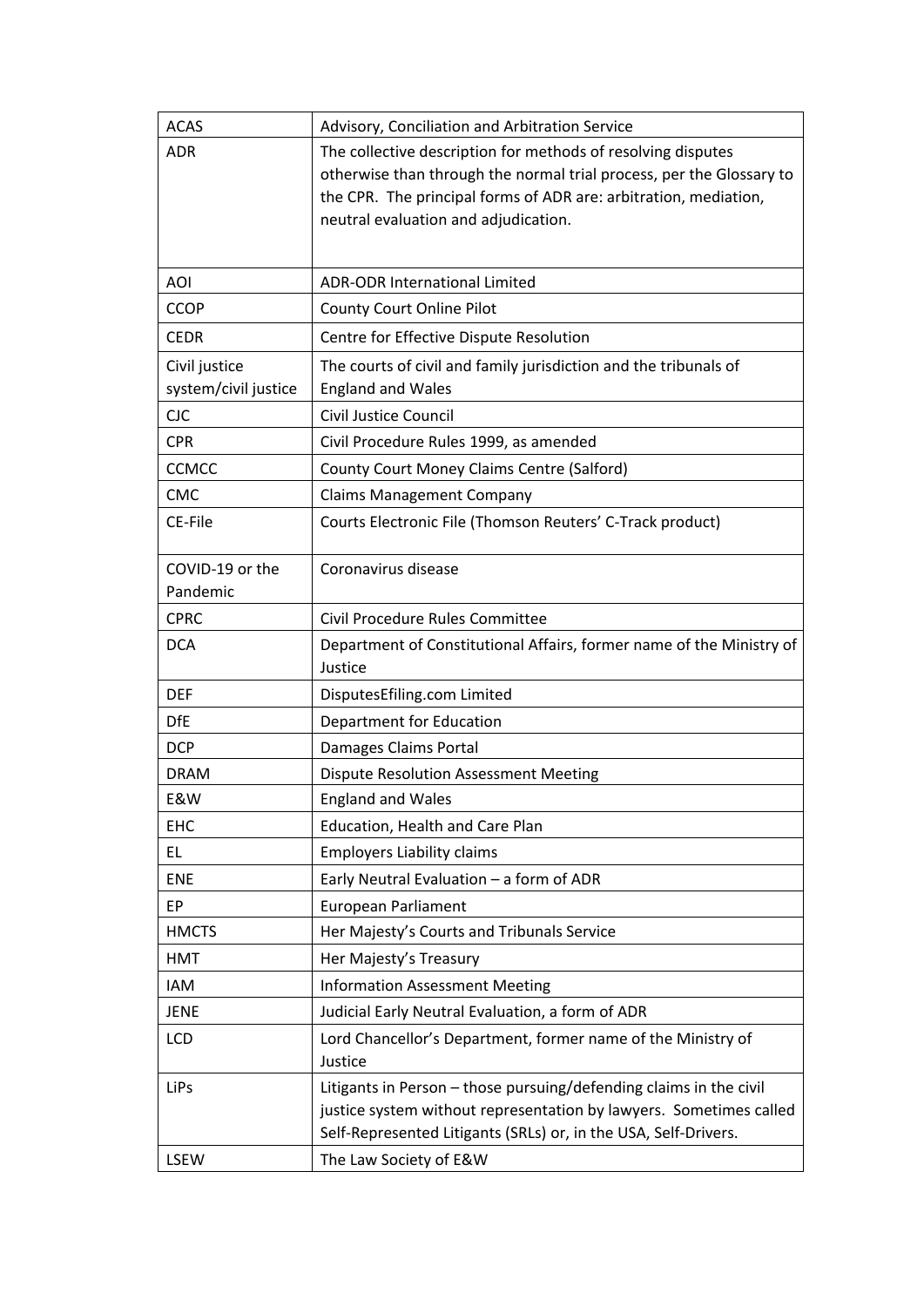| <b>MCOL</b>  | Money Claims Online                                             |  |
|--------------|-----------------------------------------------------------------|--|
| <b>MIAM</b>  | <b>Mediation Information Assessment Meeting</b>                 |  |
| MoJ          | Ministry of Justice                                             |  |
| <b>NHSR</b>  | <b>NHS Resolution</b>                                           |  |
| <b>OCMC</b>  | <b>Online Civil Money Claims</b>                                |  |
| <b>OIC</b>   | Official Injury Claim Service                                   |  |
| <b>ONS</b>   | <b>Office for National Statistics</b>                           |  |
| PAP          | <b>Pre-action Protocol</b>                                      |  |
| PD.          | Practice Direction made under the CPR                           |  |
| <b>SCMS</b>  | <b>Small Claims Mediation Service</b>                           |  |
| <b>SCT</b>   | <b>Small Claims Track</b>                                       |  |
| SEND/SENDIST | Special Education Needs and Disability/First Tier SEND Tribunal |  |

## **3 Introduction and summary**

3.1 DisputesEfiling.com Limited (DEF) is an English registered company which was incorporated in 2015 and owns the Intellectual Property and operating systems in a Cloud-based Platform for the management of ADR cases (the Platform or the DEF Platform).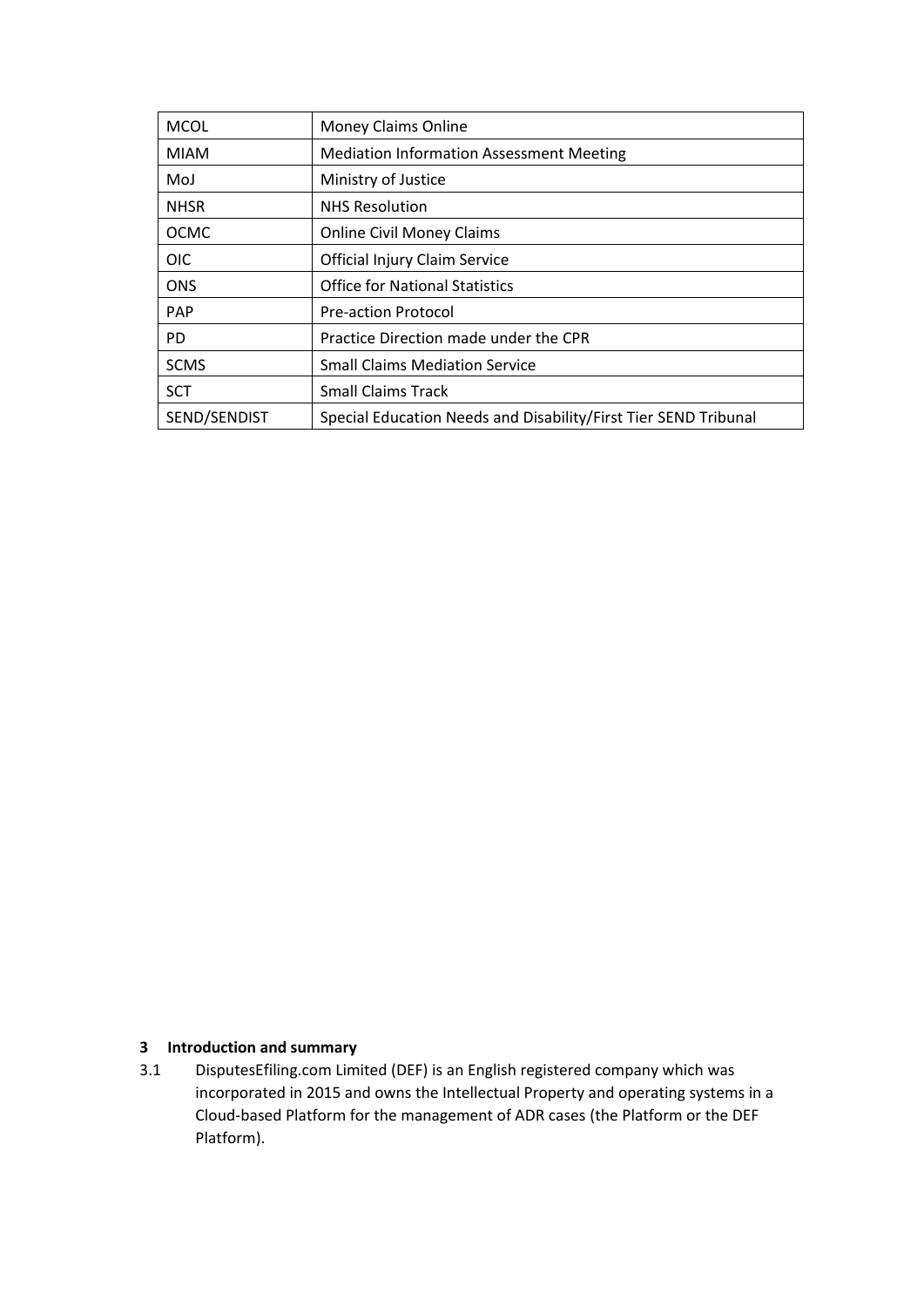- 3.2 The DEF Platform was developed in 2015 for the Personal Injury Claim Arbitration Service (PIcArbs) founded by Andrew Ritchie, QC, as he then was.
- 3.3 Since that first iteration and in response to the growing demand for a range of ADR options the Platform has developed and today offers five modules:
	- $\triangleright$  Pre-Action: which facilitates compliance with the Pre-Action Protocols and, as part of that process, settlement via ad hoc negotiation
	- $\triangleright$  Arbitration
	- $\triangleright$  Adjudication
	- $\triangleright$  Mediation
	- $\triangleright$  Neutral Evaluation

Data in any one module can be transferred from one module to another and back again. Thereby facilitating hybrid forms of Dispute Resolution such as Arb-Evaluation-Arb.

3.4 The development of the Platform has arisen from our Director's close involvement with the issue of IT in the civil courts of E&W which began in 1994 with his appointment as Chairman of the London Solicitors Litigation Association's (LSLA's) Woolf Sub-Committee. That sub-committee (for the LSLA) provided evidence to the Access to Justice Inquiry. Relevant aspects from this background are summarised below with the object of providing lessons from previous efforts to introduce effective IT into the civil justice system with the aim of ensuring success on this occasion.

# 3.5 **1997**

Following publication of Lord Woolf's Final Report our Director campaigned for the establishment of the Civil Justice Council (the CJC) (via the first cross-Profession single issue lobby: The Selborne Group) and was successful despite trenchant opposition by the then Lord Chancellor's Department who infamously declared "we do not need another talking shop".

# 3.6 **2002-2004**

As President of the LSLA our Director's programme was two-fold:

- a) To secure a new home for the Commercial Court. The Association was successful in that the building was provided and now known as the Rolls Building; and,
- b) To introduce effective IT into the civil justice system of E&W. This work continues.

# 3.7 **2006**

Our Director was involved in the abortive Electronic Filing and Document Management initiative (EFDM) which failed when HM Treasury withdrew the agreed £60m funding despite this having been "ring-fenced".

# 3.8 **2007**

Our Director co-founded and chaired the Commercial Litigation Association (CLAN) which campaigned for the introduction of effective IT in the civil justice system of E&W.

#### 3.9 **2008**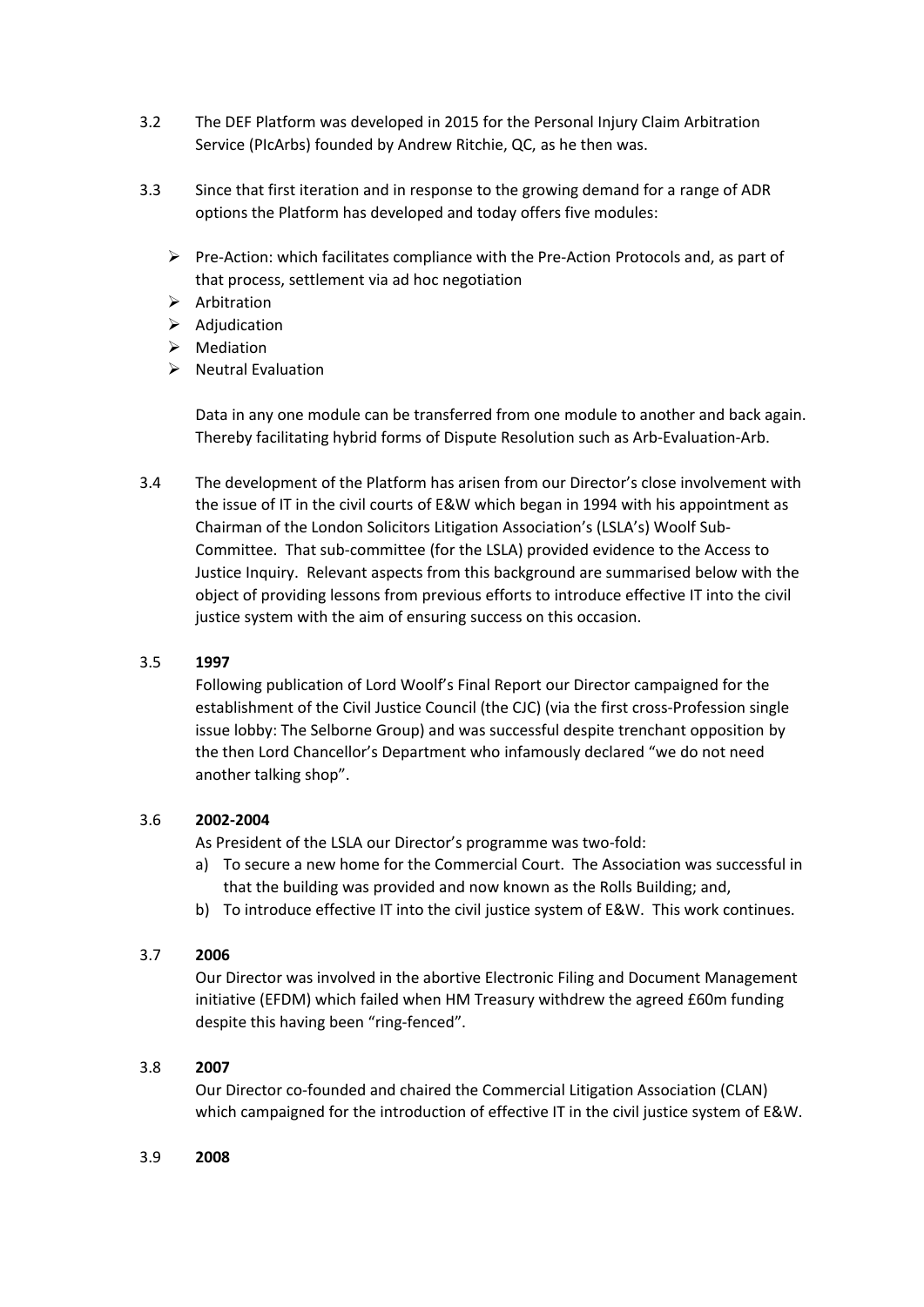In August, at Lord Justice Jackson's (as he then was) invitation, our Director drafted what became chapter 43 of his Final Report (published in December 2009) concerned with IT in the civil courts. Chapter 43 was published as drafted by our Director save for the addition of Lord Justice Jackson's recommendations.

#### 3.10 **2012**

Our Director founded what became the IT in the Civil Courts Working Party (chaired by Dame Elizabeth Gloster) which recommended proposals for the introduction of effective IT to the civil courts. In addition to our Director, members of the Working Party included: Paul Shipley, then Director of IT at Her Majesty's Courts and Tribunals Service (HMCTS), Richard Susskind, Patrick Allen and Matthew Lavy.

#### 3.11 **2014**

The tender to provide the platform for what became known as the Courts Electronic File or CE-File led to two competing bids from the Court efiling company founded by our Director in 2012 (iCourt) and Thomson Reuters' C-Track system.

#### 3.12 **2015**

In 2015 our Director, working with Andrew Ritchie, QC (as he then was), designed and built a Cloud-based Platform which developed into what is now the DEF Platform (the Platform) for the management of Dispute Resolution cases.

#### 3.13 **2016**

Thirty years after being admitted a solicitor in 1986 our Director ceased to practice in order to work full-time on the further development of the Platform.

#### 3.14 **2018**

Sir Terence Etherton (as he was then) as Master of the Rolls invited our Director to speak at the CJC Workshop which formed part of the consultation exercise leading to the CJC's ADR Final Report. Opening the panel discussion our Director's speech included this passage:

*"We are asked to survey the many types of alternative dispute resolution. But to what are they alternative? Is not the citizen entitled to resolve his, her or its disputes in whatever way best suits them without fear of being marginalised?* 

*The time has come to ditch the pejorative adjective Alternative….Dispute Resolution is not alt-Anything. We fail the citizens of this country if we marginalise their options with an unnecessary adjective."*

#### 3.15 **2019**

During this year DEF was the sole provider of platform to NHS Resolution to enable the management of their programme to mediate clinical negligence claims. The outcomes and lessons learned from this pilot are explained later in this Response.

#### 3.16 **2020**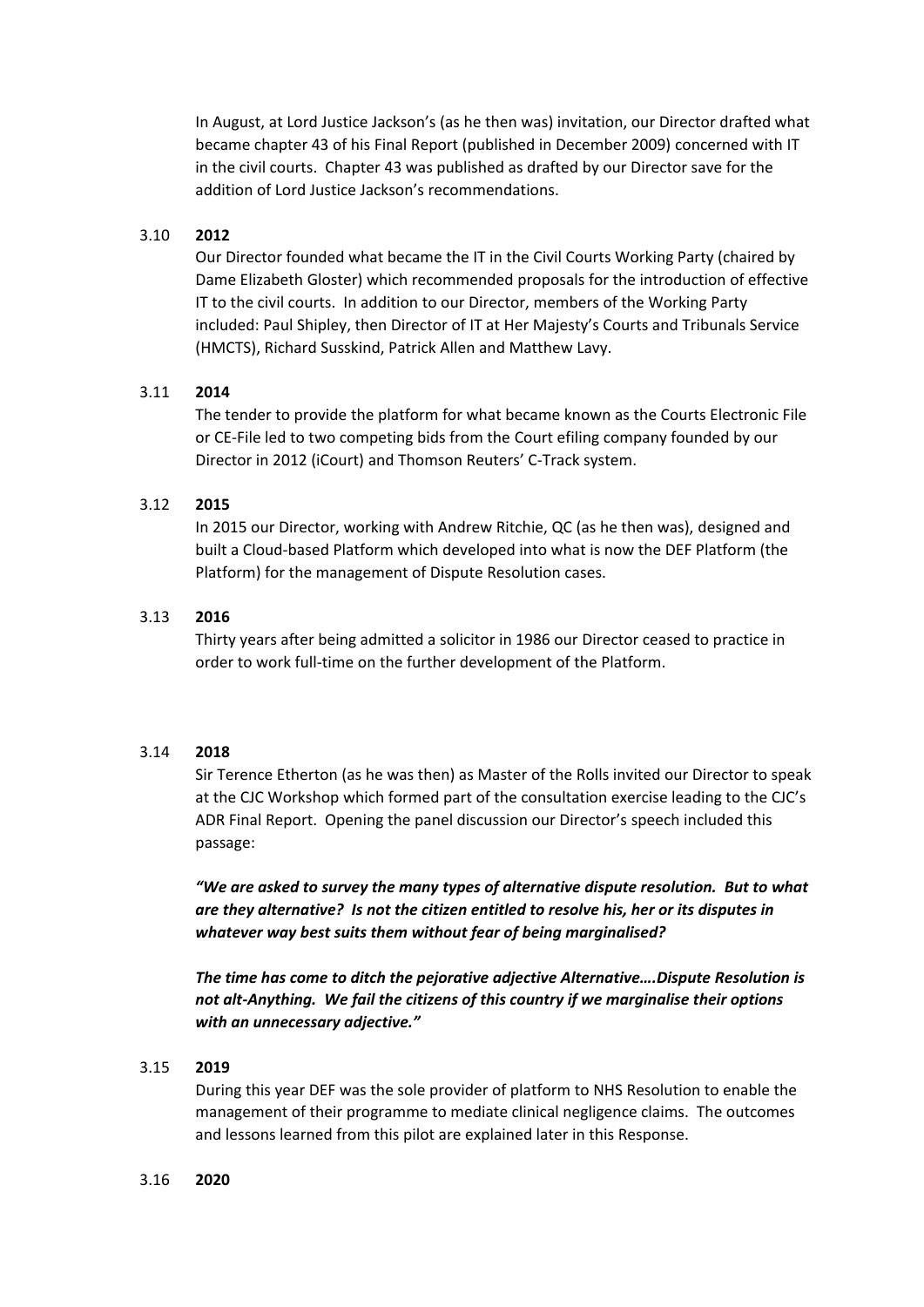Three important initiatives were undertaken by DEF:

- a) June: DEF submitted a tender for Phase 1 of the LawTech study into the feasibility of developing a platform to manage disputes involving SMEs. Although our bid was unsuccessful we notice the published Feasibility Study incorporates a number of points made in our tender.
- b) July: we published the first empirical research which identified the existence and growth of a Backlog of cases in the civil jurisdictions of Civil, Family and Tribunals. The central conclusion of that research is that the Backlog presented an urgent need for more ADR in civil justice and for ADR cases to be managed online to meet users' expectations of a modern service.
- c) December: DEF together with ADR-ODR International (a provider of mediation services) jointly bid for the contract to deliver a Pilot of mediation services for residential tenancy possession claims for the Ministry of Justice and the Ministry of Housing, Communities and Local Government (as that Department was then known). This was offered to the Ministries as a process that would be managed online culminating in mediation delivered by telephone or video. The system was designed to enable Court staff and the Judiciary to be able to access the resulting mediation agreement via the DEF Platform.

### 3.17 **2021**

Our active engagement with civil justice reform in E&W continues with the preparation of this Response and a Response to the MoJ's Call for evidence about ADR in E&W. Our Director participated, for DEF, at the Round Table convened by the Ministry of Justice on 7 October 2021 as part of the process of gathering evidence for the MoJ Call.

- 3.18 The DEF Platform is one of the few platforms (outside the USA and Turkey) to have Dispute Resolution cases under management on its platform. For the past 6 years we have actively explored how a Cloud-based service may enable Dispute Resolution to play a greater role in the English and Welsh civil justice system. This has been undertaken by deploying the DEF Platform with Dispute Resolution Service Providers and working with, amongst others, NHS Resolution supporting their programme for managing online the mediation of clinical negligence claims.
- 3.19 We are also working with claims management companies to provide the DEF Platform within distributed ledger technology integrating with the existing HMCTS portals to enable an efficient and effective system for resolving large volumes of claims. Consequently much of our time is spent identifying the bottlenecks to a more frictionless dispute resolution service. Having identified those bottlenecks we develop technology to alleviate or remove the bottleneck.
- 3.20 In addition to this activity stream we are also at work in countries with large backlogs of cases, a current focus being Greece where a compulsory process has been introduced to bring parties together to explore whether mediation might assist in resolving their dispute. This has been introduced for Family cases and civil and commercial cases not exceeding €30,000 in value. The purpose is to increase the number of mediations taking place and thereby reduce their considerable Backlog of over 250,000 cases. We are also at work in Nigeria where a much larger Backlog (ca 500,000 cases) is the subject of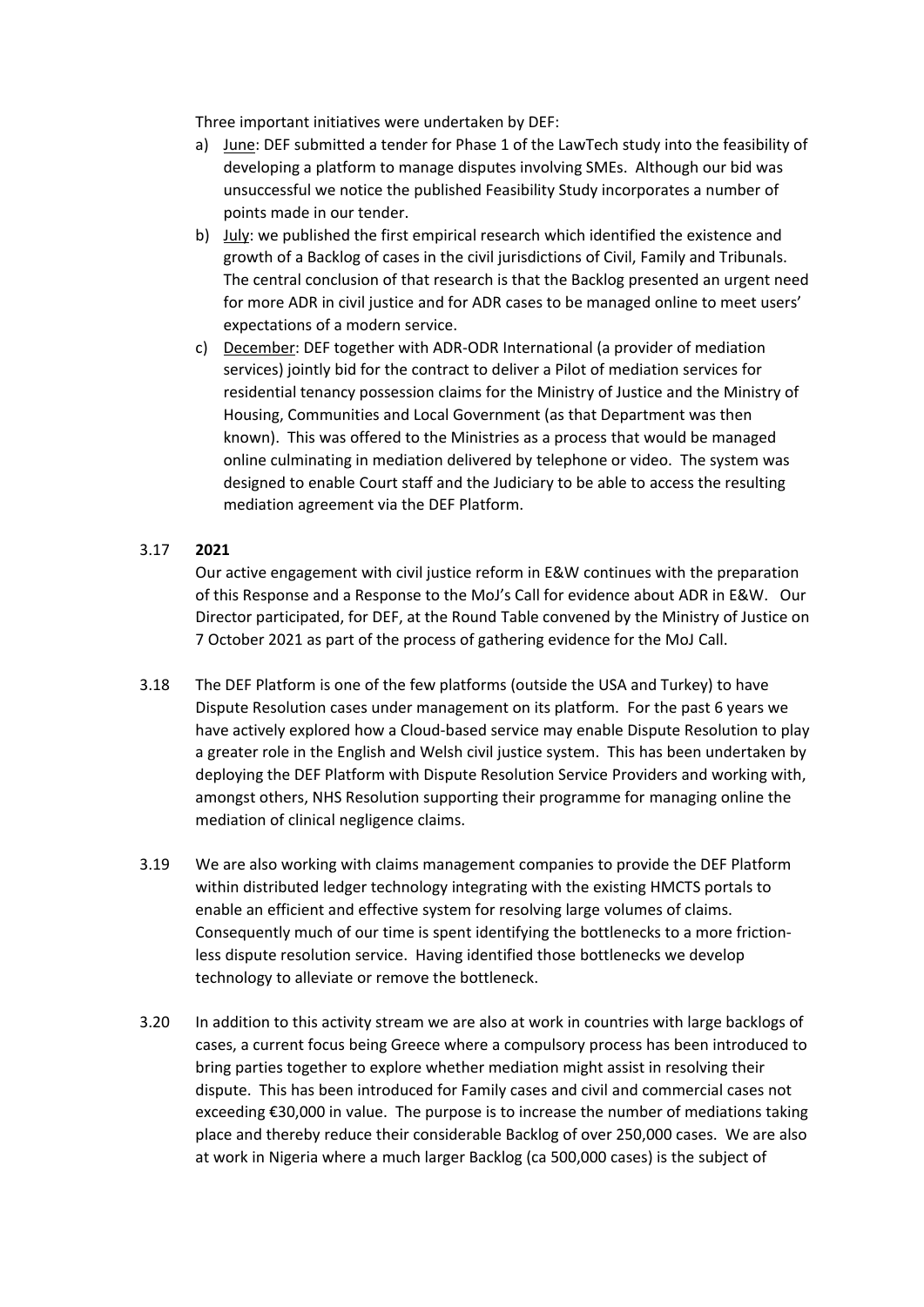elimination processes based on the use of ADR via the Nigerian Multi-Door Courthouse which is a process of Court-connected ADR.

- 3.21 The past 27 years' experience provide insights as to the state of the market for Dispute Resolution services in E&W and other jurisdictions too, for example: Greece, Nigeria, Northern Ireland and Scotland.
- 3.22 The evidence we provide in response to the Committee's Call comes from the background summarised above together with our current and past work in the Dispute Resolution and technology fields.

### 3.23 **Summary of evidence**

- Implementation of the CJC's *"Report on Fixed Recoverable Costs in Lower Value Clinical Negligence Claims"* published in October 2019 requiring the early neutral evaluation (a form of ADR) of clinical negligence claims will immediately reduce costs and accelerate the receipt of compensation for Claimants.
- Introducing mandatory mediation in the pre-action stage for claims valued at more than £25,000 will have the same effect.
- To manage the resolution of up to 15,000 cases every year requires a Cloudbased platform designed to manage ADR processes. DEF would be pleased to share further insights about its Platform should the Committee desire.

#### **4 DEF's engagement with clinical negligence dispute resolution**

NHS Resolution (NHSR) is the agency of the NHS charged with managing claims for damages arising from allegations of clinical negligence in NHS Trust Hospitals, amongst other claim types.

There are about 15,000 clinical negligence claims notified every year of which between 11,000 and 12,000 notifications lead to proceedings being issued.

Despite there being a large number of cases that may be suitable for mediation (and some say every case is suitable for dispute resolution) only a small percentage of those claims are mediated each year. Other than 2019, when DEF provided a platform for the management of these cases, the cases referred to mediation are managed by a mixture of solicitors' document collaboration platforms or on paper.

This great benefits of mediation are therefore not fully realised by reason of inefficiencies of process and very low case numbers. Nevertheless, the results that are available show mediation is successful in resolving cases and this data will be considered below.

#### NHSR Claims Mediation Service

The service seeks to resolve clinical negligence claims notified to NHS Hospital Trusts the management of which notifications is the responsibility of NHSR.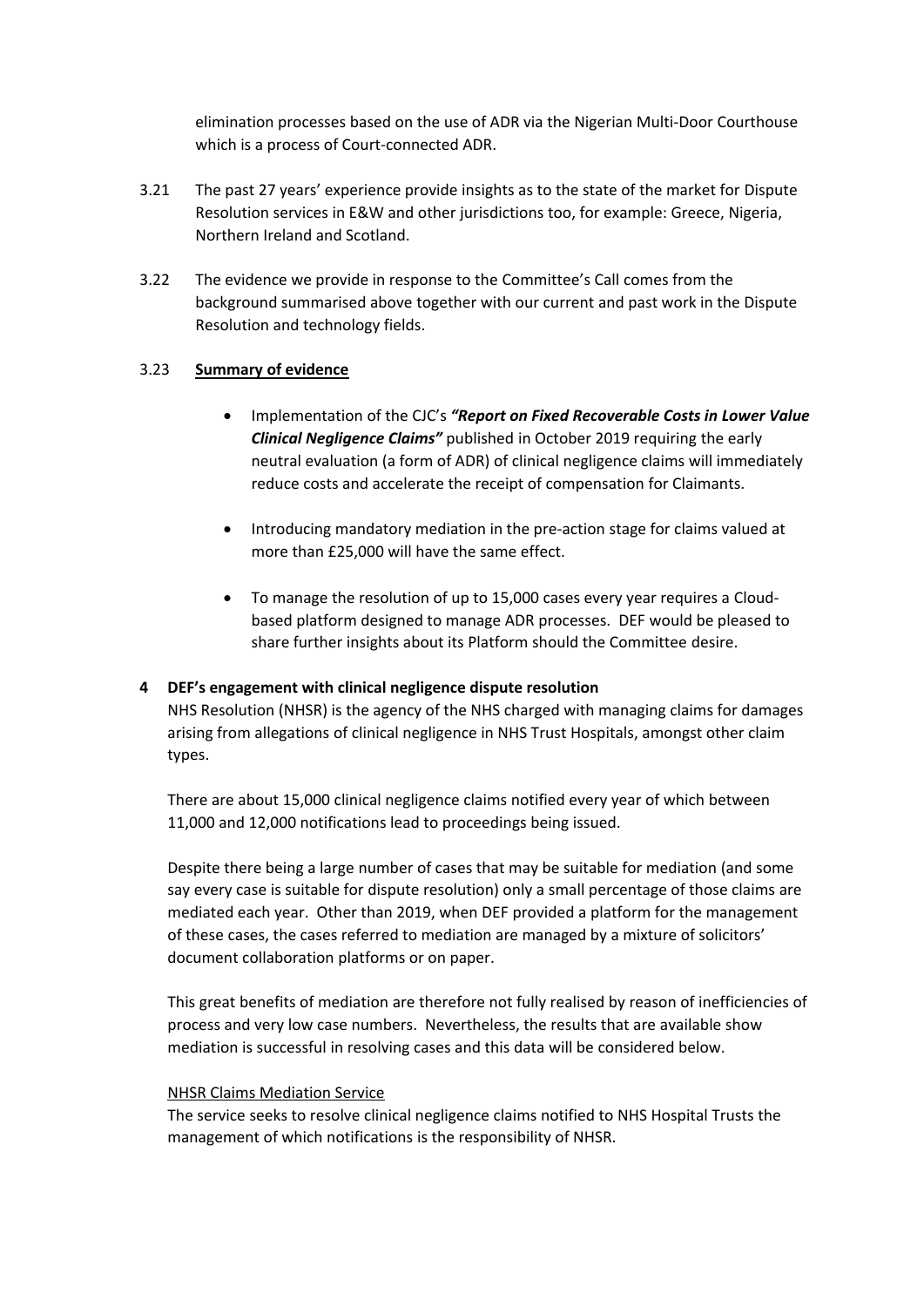Unfortunately, despite the programme running for a number of years, very few of the 13,000-15,000 claims notified every year are mediated. The most recent published data on the progress of the NHSR programme is to be found in the Report: *"Mediation in healthcare claims – an evaluation"<sup>2</sup>* which was published in February 2020.

The Report says in para 12, that *"since the inception of NHS Resolution's Claims Mediation service, from December 2016 to 31 March 2019, 606 completed mediations have taken place."* This is a period when ca 35,000 claims were notified and ca 24,000 claims issued. The opportunity to save the NHS money by using mediation and, at the same time, achieve better outcomes for Trusts and Claimants alike is perhaps at its most tangible in this context as the amount spent on legal costs by the NHS every year is audited and the number of cases resolved via dispute resolution equally easily audited.

As to the quality of outcomes for Claimants, para 26 of the NHSR Report on p. 14 has this:

*"The analysis of the claims mediated has established what can be described as "non-tangible benefits of mediation", e.g. giving the opportunity to injured claimants, patients or relatives of deceased patients to speak to trusts/healthcare professionals to explain what changes, if any, have been made, and to offer direct apologies. These non-tangible benefits and the impact of the mediator are frequently described by the participants of mediation as the positive benefits of the process that cannot be replicated with other forms of ADR, such as a round table meeting with lawyers."*

Pp 14 and 15 have quotations from users which show that the process is valued for achieving outcomes that a Court with its binary approach (win/lose) could not provide.

In the period 2018-2019 some 390 cases were the subject of mediation in the programme. Of those only 6 proceeded to trial, see page 9 of the Report. That is a remarkable achievement. However, given the huge sums being spent on legal costs by the NHS it is surprising that the Public Accounts Committee's recommendation in 2017 that mediation be mandated has not been taken up<sup>3</sup>.

On p.17 of the Report the results are summarised and address whether dispute resolution processes can achieve better outcomes or not in comparison to those achieved through the courts:

*"31. Mediation puts the patient/claimant at the heart of the claim, focusing on concerns, which are very often not "all about the money", and it would not be possible to address those concerns in any other ADR setting, such as a meeting with just the lawyers.*

<sup>2</sup> [https://resolution.nhs.uk/wp-content/uploads/2020/02/NHS-Resolution-Mediation-in-healthcare-claims-an](https://resolution.nhs.uk/wp-content/uploads/2020/02/NHS-Resolution-Mediation-in-healthcare-claims-an-evaluation.pdf)[evaluation.pdf](https://resolution.nhs.uk/wp-content/uploads/2020/02/NHS-Resolution-Mediation-in-healthcare-claims-an-evaluation.pdf)

<sup>&</sup>lt;sup>3</sup> A report by the House of Commons' Public Accounts Committee considered the issue of the rising cost of clinical negligence claims. Their report was published on 23 November 2017. One of its recommendations was that mediation should be mandated. See Recommendation 2, third bullet point on p.6: <https://publications.parliament.uk/pa/cm201719/cmselect/cmpubacc/397/397.pdf>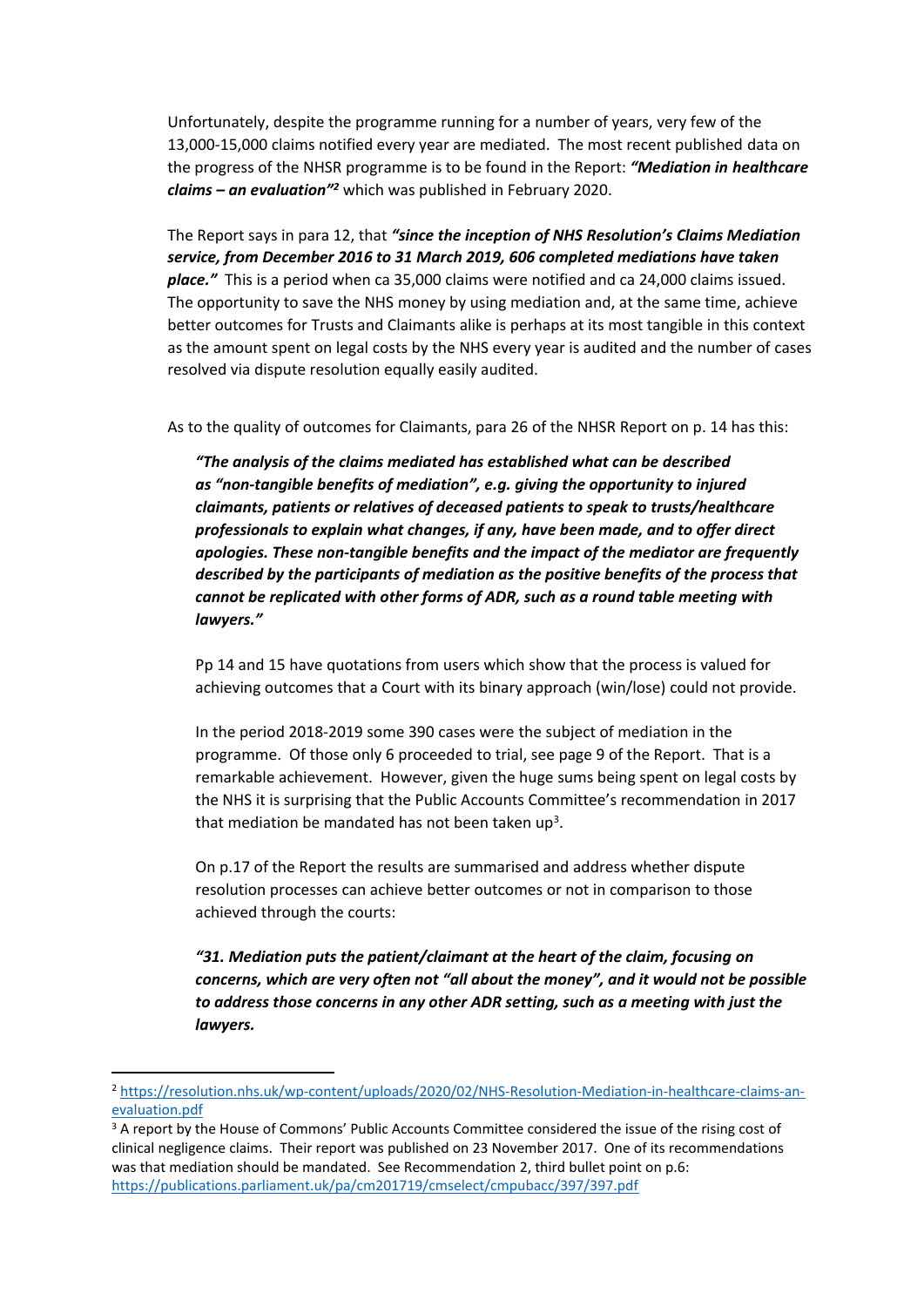*32. The feedback obtained from the participants is very positive. The quality review of cases proceeding to mediation has consistently documented the impact of a face-toface apology or explanation from a member in facilitating resolution of the claim. Mediation outcomes have included agreements for claimants to attend trusts to share their stories with frontline staff to learn from mistakes and prevent future harm, or to be involved in the drafting of proposed changes in procedure. Accordingly, the power of mediation as a resolution tool cannot be overestimated."*

The NHSR programme needs to be seen in the light of the Recommendations in the CJC's *"Report on Fixed Recoverable Costs in Lower Value Clinical Negligence Claims"* published in October 2019 which we consider later in this Response.

#### **5 Drivers of engagement and settlement**

The hesitation of lawyers when considering the use of ADR arising from the (perhaps understandable fear) of lost fee income and a natural resistance to change are such that ADR will never grow much beyond the 400 or so cases currently being undertaken by the NHSR Claims Mediation Service if all that is done is repeat the same exhortations and costs sanctions that have been the tried, tested and failed policy of the past 30 years.

In contrast non-lawyer users of the Courts appear, from the empirical evidence we address below, to have no such hesitation once they have become aware of a process that offers a win-win situation and, furthermore, does so far sooner than the Courts are able to do given the shortage of both resources and Judges.

The failure of costs sanctions and exhortations are evidenced by the chronically low take-up of ADR in mainstream jurisdictions within E&W when considered in the context of the number of cases commenced each year.

The experience of pre-action ADR assessments is good and has been found to work successfully in cases in Commercial Construction, Family, Employment and Special Education Needs and Disability (SEND) cases. In short wherever pre-action engagement has been tried it has worked to the benefit of all. It should be noted that far from depriving lawyers of income the introduction of adjudication to resolve disputes in commercial construction cases created a new income stream for lawyers as they assist their clients with the adjudication process.

The success of pre-action dispute resolution occurs when there is a measure of compulsion in connection with the preliminary review process. This is evidenced in different jurisdictions in E&W and the evidence of SEND and Family cases is summarised below.

#### SEND

In SEND cases a stage similar to a MIAM has to be held within 2 months of the Local Education Authority's (LEA's) decision and the neutral has to provide a certificate to enable an application to be lodged to the First Tier Tribunal. The empirical evidence of the success of mediation for SEND cases is summarised in this table: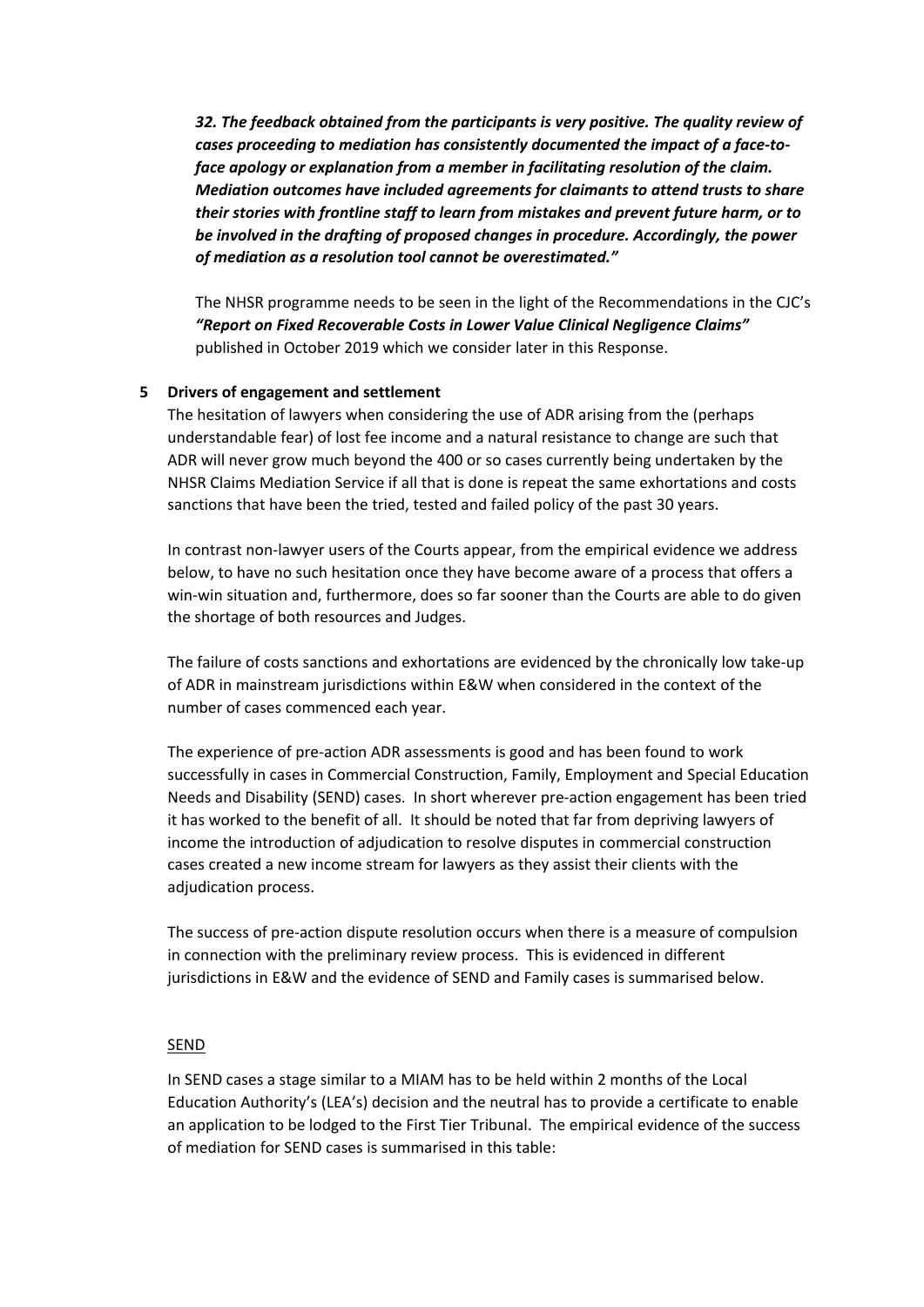| Year:                              | 20144          | 2015  | 2016  | 2017  | 2018  | 2019  |
|------------------------------------|----------------|-------|-------|-------|-------|-------|
| Total number of appeals to the     | 4,063          | 3,147 | 3,712 | 4,725 | 5,679 | 7,002 |
| SENDIST <sup>5</sup>               |                |       |       |       |       |       |
| Number of mediation cases that     | 77             | 1,399 | 1,886 | 2,497 | 3,202 | 4,125 |
| have been held <sup>6</sup>        |                |       |       |       |       |       |
| Number of mediation cases held     | 17             | 343   | 477   | 630   | 845   | 1,035 |
| followed by appeals to SENDIST     |                |       |       |       |       |       |
| Mediation success rate (rounded %) | 78             | 75    | 75    | 75    | 74    | 75    |
| Rounded % of appeals where parties | $\overline{2}$ | 44    | 51    | 53    | 56    | 59    |
| chose to mediate as a measure of   |                |       |       |       |       |       |
| the effectiveness of the opt-in    |                |       |       |       |       |       |
| engagement method                  |                |       |       |       |       |       |

This evidence was obtained via a DfE FOI request which DEF submitted in February 2021, from the MoJ and partly from an evaluation commissioned by the DfE which was published in July 2021<sup>7</sup>. The Report contains the most recent data we can find about the efficacy of pre-action ADR.

This Evaluation is, in our view, powerful empirical evidence supporting the introduction of a triage stage into the preliminary or pre-action phase of the dispute process. This is already in place in some jurisdictions in E&W, see above, in others there is no triage stage and parties proceed directly to a form of ADR.

#### Family

MIAMs have been considered a success though not as much of a success as they might be were both parties to Financial or private law Children applications required to engage in MIAMs. Instead only the Applicant is required to engage and if the Respondent refuses the process is stymied.

In the June 2020 evaluation of *Mediation in Mind* for Family cases the report notes that the process of meeting with parents and children to discuss ADR, provide counselling and otherwise support families helped significantly to prepare those families for mediation and contributed toward the significant success of mediation.

A triage or pre-action phase should include a requirement upon parties to engage in a MIAM-like event, at which parties are compelled not to settle but just to sit down and explore the issue with the assistance of a neutral. If the parties wish this may lead to ADR taking place of a kind suitable for their dispute. For example, early neutral evaluation (ENE) or mediation. The evidence from the recent SEND evaluation suggests that such a process

will resolve at least 75% of those cases. Given the wider application of this proposal we do <sup>4</sup> 2014 was the first year that SEND mediation scheme in force under the Families and Children Act, 2014

<sup>6</sup> Source: FOI reply from DfE on 03.03.21, data only provided up to 2019. The FOI response from the DfE is available on request. It is unclear whether calendar year or academic/other year was used as the basis of the count.

<sup>7</sup> The evaluation is available via this link:

[https://assets.publishing.service.gov.uk/government/uploads/system/uploads/attachment\\_data/file/1004123](https://assets.publishing.service.gov.uk/government/uploads/system/uploads/attachment_data/file/1004123/SEND_tribunal_national_trial_independent_evaluation_July_2021.pdf) [/SEND\\_tribunal\\_national\\_trial\\_independent\\_evaluation\\_July\\_2021.pdf](https://assets.publishing.service.gov.uk/government/uploads/system/uploads/attachment_data/file/1004123/SEND_tribunal_national_trial_independent_evaluation_July_2021.pdf)

<sup>5</sup> Figures from MoJ: [https://www.gov.uk/government/statistics/tribunal-statistics-quarterly-july-to-september-](https://www.gov.uk/government/statistics/tribunal-statistics-quarterly-july-to-september-2020)[2020](https://www.gov.uk/government/statistics/tribunal-statistics-quarterly-july-to-september-2020). Not clear whether calendar year or academic/other year used as the basis of the count.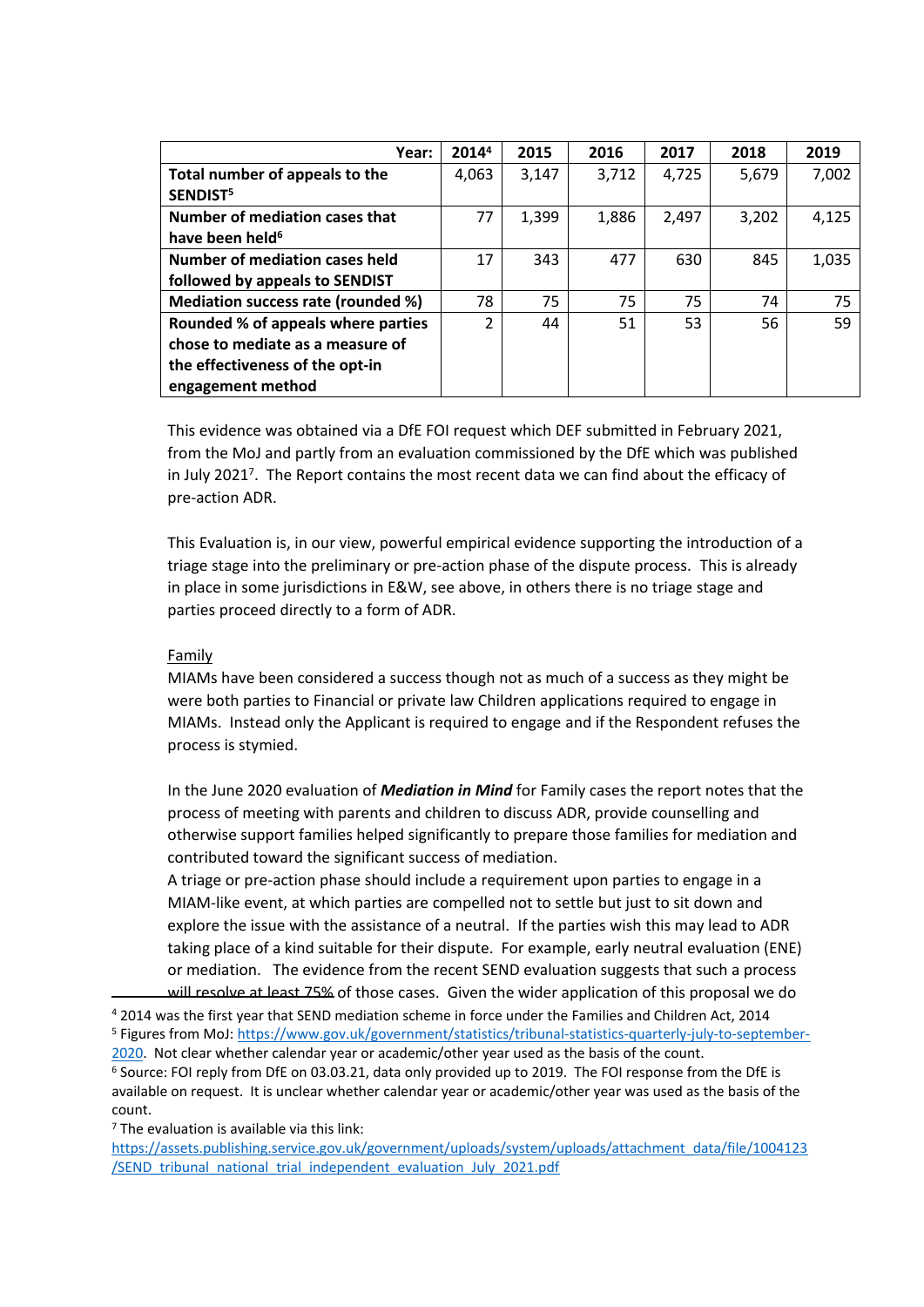not refer to it as a MIAM but a Dispute Resolution Assessment Meeting or DRAM and will use that acronym in the rest of this Response. It should be noted the Family Mediation project uses the abbreviation IAM which means Information Assessment Meeting as that meeting brings together many other disciplines as well as ADR professionals.

A DRAM would, in our view and in light of the empirical evidence, make a significant contribution to enabling access to earlier resolution of clinical negligence claims because a DRAM:

- a) Enables parties to resolve their cases before entering a badly under-resourced court system; and,
- b) Lowering volumes of cases coming before the Courts. The SEND evaluation indicates that there will be cases which do not resolve in pre-action or triage and require proceedings. Those cases will however be a minority according to the SEND evaluation thereby enabling swifter progress to trial by reason of fewer cases vying for scarce judicial time.

Those commencing proceedings should be required to file a certificate signed by a neutral stating whether genuine attempts to engage in a DRAM were made or if there was a failure to engage meaningfully by one or other party in the DRAM.

Failure to engage meaningfully in the DRAM should carry sanctions. In such a situation other jurisdictions have developed a sanctions based approach. In Nigeria we understand inappropriate or perfunctory conduct attracts the stay or strike out of proceedings.

The CJC Compulsory ADR Report of June 2021<sup>8</sup> also saw the need for sanctions that could lead to the stay or strike out of proceedings and referred to the success of the so-called DRH in some County Courts as a way of ensuring active participation and discouraging perfunctory performance. See paras 112, A33 and A34 of the Compulsory ADR Report.

Contrast the above examples with situations where no such compulsion exists: consumer claims. Empirical evidence from Peter Causton (given during the MoJ's Round Table event on 7 October 2021) of his experience of the EU's Alternative Dispute Resolution Directive<sup>9</sup> is that Traders will not engage. Further, Mr Causton manages the Manchester County Court Mediation Pilot and finds that parties will only engage with dispute resolution in that context once a Court has ordered them to do so. A very time-consuming process as this only takes place many months after proceedings are commenced and having taken up the time of valuable Court staff and Judges which could be better spent on cases suitable for adjudication having explored settlement options before the Court process begins.

#### Will cases benefit from ADR?

All cases will, in our view, benefit from ADR in the pre-action stage.

What follows is based on our Director's 30 years of experience as a commercial litigator from 1986 until 2016.

<sup>8</sup> <https://www.judiciary.uk/wp-content/uploads/2021/07/Civil-Justice-Council-Compulsory-ADR-report.pdf>

<sup>9</sup> Directive 2013/11/EU of the European Parliament and of the Council, 21 May 2013, in force in the UK in July 2015 concerning alternative dispute resolution for consumer disputes.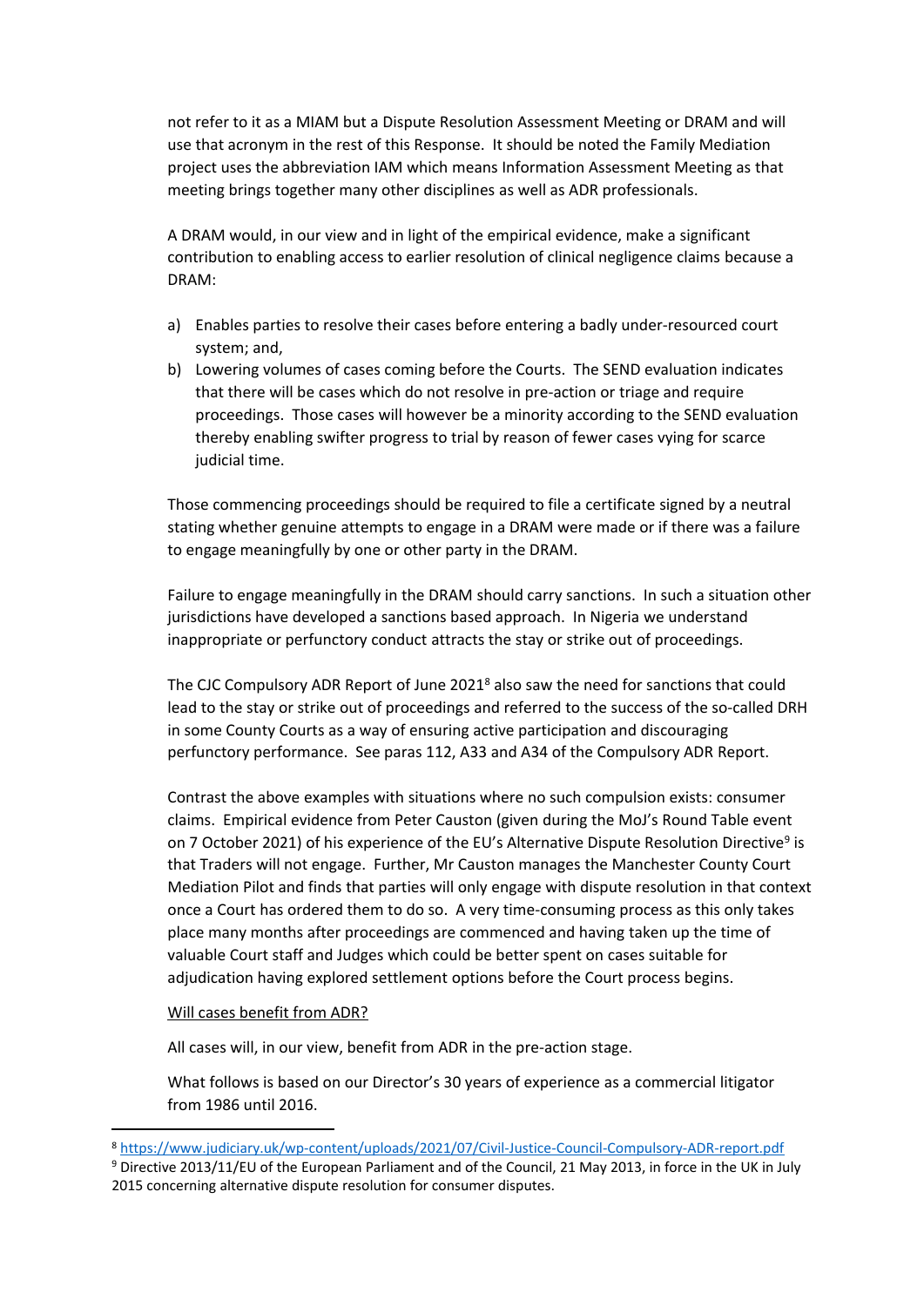Most citizens come to the courts not to fight but to solve a difference. Not to seek victory in the court room but to achieve a compromise with which they can live.

What appears to work is something which requires parties to contemplate the prospect of the end of their dispute.

The opportunity to be heard sooner is attractive to disputants who find that civil justice in E&W has too few judges and is a long way down the Government's list of priorities for additional resources. It is a system with buildings suffering from decades of neglect. A system where the ranks of the Judiciary are not full causing trials to be delayed. The existing court management infrastructure lends itself to lost files, lost hearings and lost cases.

All of the above incentivise most disputants to warmly embrace the prospect of an earlier end to their dispute.

Drawing attention to these concerns, in appropriate terms, enables disputants to make informed choices and to understand that dispute resolution is a proportionate, less costly and more effective way to air their grievances.

Potential litigants, in our Director's experience, are most interested in three things at the outset of their instructions:

- $\triangleright$  How much would a claim cost:
- $\triangleright$  How long would it take; and,
- $\triangleright$  How likely was the client to win?

By focusing on those three issues at the start of a retainer our Director found that most clients would embrace settlement through ad hoc negotiation in pre-action or ADR at strategic points along the way to trial.

In our view it is that approach which should be replicated, so far as it can, in any information that is made available to parties at the start of their journey through the justice system.

The corollary is that the solution must be readily available with the capacity to deliver a resolution within a relatively short period of time. That is to say, within a month or two rather than the several years that the courts offer.

#### The Mediation Information & Assessment Meeting (MIAM)

The MIAM is a process that has been found to work well and there is empirical evidence that supports this in different jurisdictions within E&W, we have drawn attention to Tribunals (the SEND cases) and Family.

We believe the MIAM should be used for those clinical negligence claims where the value is greater than £25,000. We have suggested this be called the Dispute Resolution Assessment Meeting or DRAM as the form of ADR process in question may be other than mediation.

The efficacy of the MIAM both in Family and elsewhere (e.g. in the SEND cases, see empirical evidence discussed above) has been documented most recently in an evaluation of the SEND jurisdiction and this evaluation has been considered at length earlier in this Response.

The use of DRAMs in clinical negligence claims should only take place once shortcomings have been addressed. In our view there are issues to address before the DRAM is used with higher volumes of cases: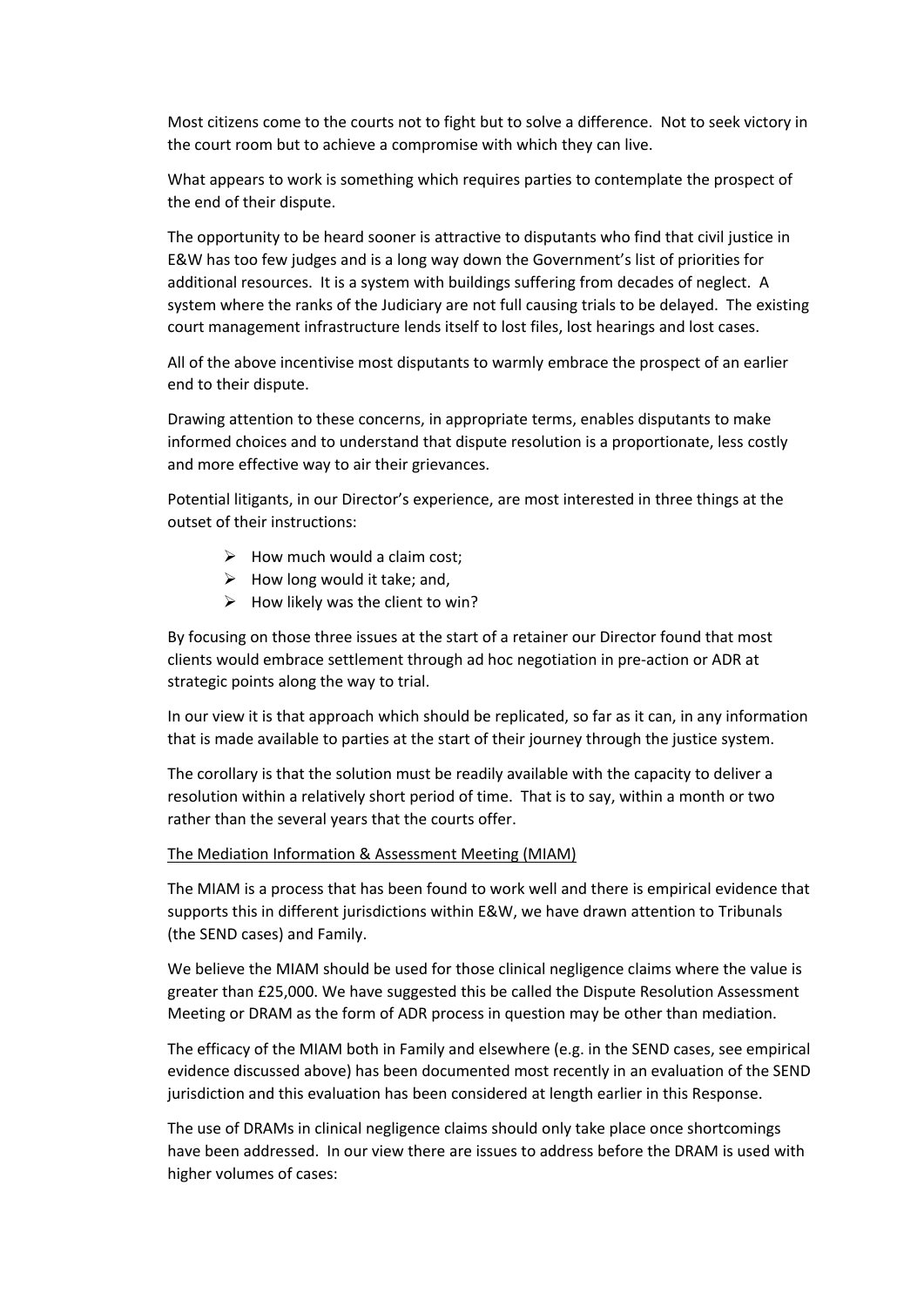- a) The MIAM in Family is only compulsory for the Applicant. Thereby enabling the Respondent to stymie the entire process. In a reformed version participation should be compulsory for both parties in both MIAMs and DRAMs;
- b) The DRAM should, as with MIAMs, be used to explore whether parties are willing to undertake dispute resolution. To that end prior to the DRAM (which should be offered either virtually or in person) the parties or their representatives will be invited to upload relevant documents to a platform to enable the DRAM to take place;
- c) If they are not willing to engage in ADR then the case may proceed to one of the established portals either OCMC, CCOP or the DCP with the uploaded documents transferring via an API and populating the case in the relevant HMCTS portal. The ADR neutral would file a certificate in the event one or more parties refused to engage in dispute resolution; or,
- d) Given the volume of DRAMs most will take place via telephone or video. The same may be the case for ENEs and mediations taking place post the DRAM.

We note that the CJC Compulsory ADR Report of June 2021<sup>10</sup> in para 108 and the CJC Report about Low Value Claims in Clinical Negligence both considered there was a role for ENE and mediation at different stages of proceedings.

It is important to bear in mind that there exists a misconception that ADR is not justice. This arises because of a common conception that the Courts provide justice. Lord Woolf's Inquiry in the mid-'90s was entitled "Access to Justice". But what is justice? Justice is the ability to secure a swift resolution of a dispute in a fair way meaning each party has a chance to make their voice heard, the neutral listens to each party and a decision is arrived at following thorough consideration of all of the issues.

Yet the common misconception persists that ADR is not justice.

We believe that is the reason (or one of the reasons) so many people opted out of the recent Small Claims Track Opt-Out Pilot. The results of the evaluation of that Pilot are crucial to understanding this issue. More may be learned at the 2021 Public User Engagement event which MoJ/HMCTS is running and which we will attend to raise this and other issues.

Behaviours need to change through education from an early stage, making more information available, changing behaviours by compulsion or perceived (so-called "quasi") compulsion – an introductory process may be the answer and we have proposed the DRAM.

Education about dispute resolution in our Universities is growing but education about ADR needs to start as early as Primary and Secondary schools.

# **6 Financial and economic costs/benefits of dispute resolution systems**

There is little research on this issue that we are aware of because dispute resolution processes are almost always confidential and there is very little dispute resolution taking place in the UK economy today.

<sup>10</sup> <https://www.judiciary.uk/wp-content/uploads/2021/07/Civil-Justice-Council-Compulsory-ADR-report.pdf>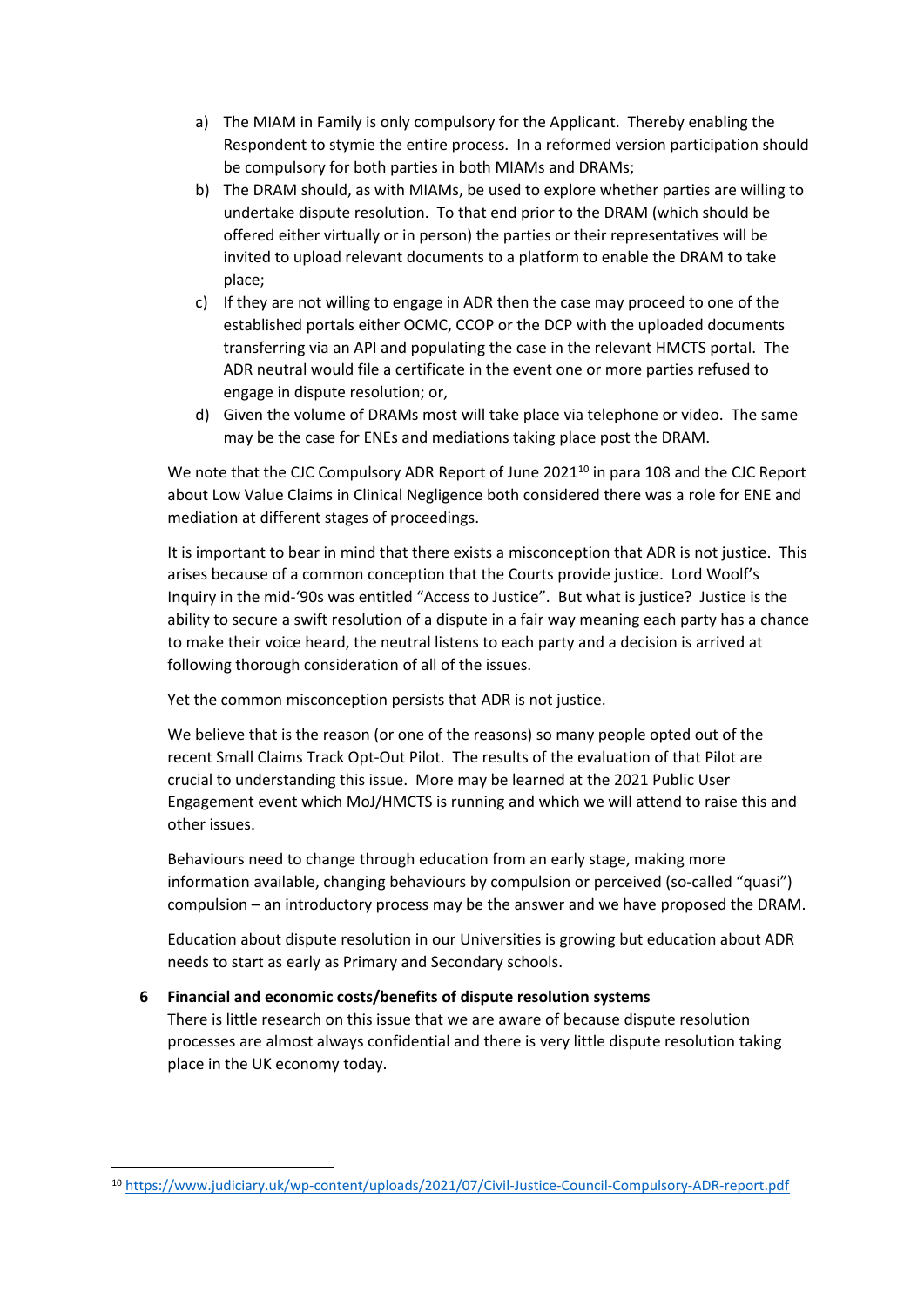Having said that, we are aware of research by the European Parliament addressing this issue but that Report deals only with mediation and the savings of cost and time resulting from that type of dispute resolution.

In 2011 the European Parliament's Directorate General for Internal Policies, Policy Department C: Citizens' Rights and Constitutional Affairs published the results of a study into the efficacy of mediation in the light of the 2008 "European Union Directive on Certain Aspects of Mediation in Civil and Commercial Matters".

The report was entitled: *"Quantifying the cost of not using mediation – a data analysis"*<sup>11</sup> *.*

The object of the research is explained in paragraph 2.1 at the top of p. 11 of the Report:

# *"The main goal of the research, directed at legal experts in the 26 EU Member States, was to answer the following question: "What is the cost of not using a Two-step 'mediation then court' procedure in Europe?""*

The study is, as one would expect, detailed and careful. We have prepared a table distilling the detail into a summary form to illustrate the value of this report in establishing the costseffectiveness and cost savings of two-step dispute resolution approach:

| <b>ITALY</b>          |            |
|-----------------------|------------|
| Litigation            | €15,370.50 |
| Mediation             | €4,369.50  |
| <b>Total Two Step</b> | €19,740    |
| <b>BELGIUM</b>        |            |
| Litigation            | €16,000    |
| Mediation             | €7,000     |
| <b>Total Two Step</b> | €23,000    |

### **Costs of using mediation to resolve a dispute compared with litigation, and showing total costs if mediation failed:**

In evaluating the effect of mediation on the duration of the dispute resolution, it is important to note the correlation between the estimated mediation success rate and the time saved: the higher the success rate of mediation, the shorter the duration of the dispute resolution proceedings and the greater amount of time and costs saved. As a general frame of reference, various statistics prove that the success rate of voluntary mediation administered by professional mediators is over 85%.

#### **Time to resolve a dispute**

| Time (days)    | <b>Belgium</b> | <b>Italy</b> |
|----------------|----------------|--------------|
| Litigation     | 505            | 1210         |
| Mediation      | 45             |              |
| Litigation and | 550            | 1257         |

11

[https://www.europarl.europa.eu/document/activities/cont/201105/20110518ATT19592/20110518ATT19592](https://www.europarl.europa.eu/document/activities/cont/201105/20110518ATT19592/20110518ATT19592EN.pdf) [EN.pdf](https://www.europarl.europa.eu/document/activities/cont/201105/20110518ATT19592/20110518ATT19592EN.pdf)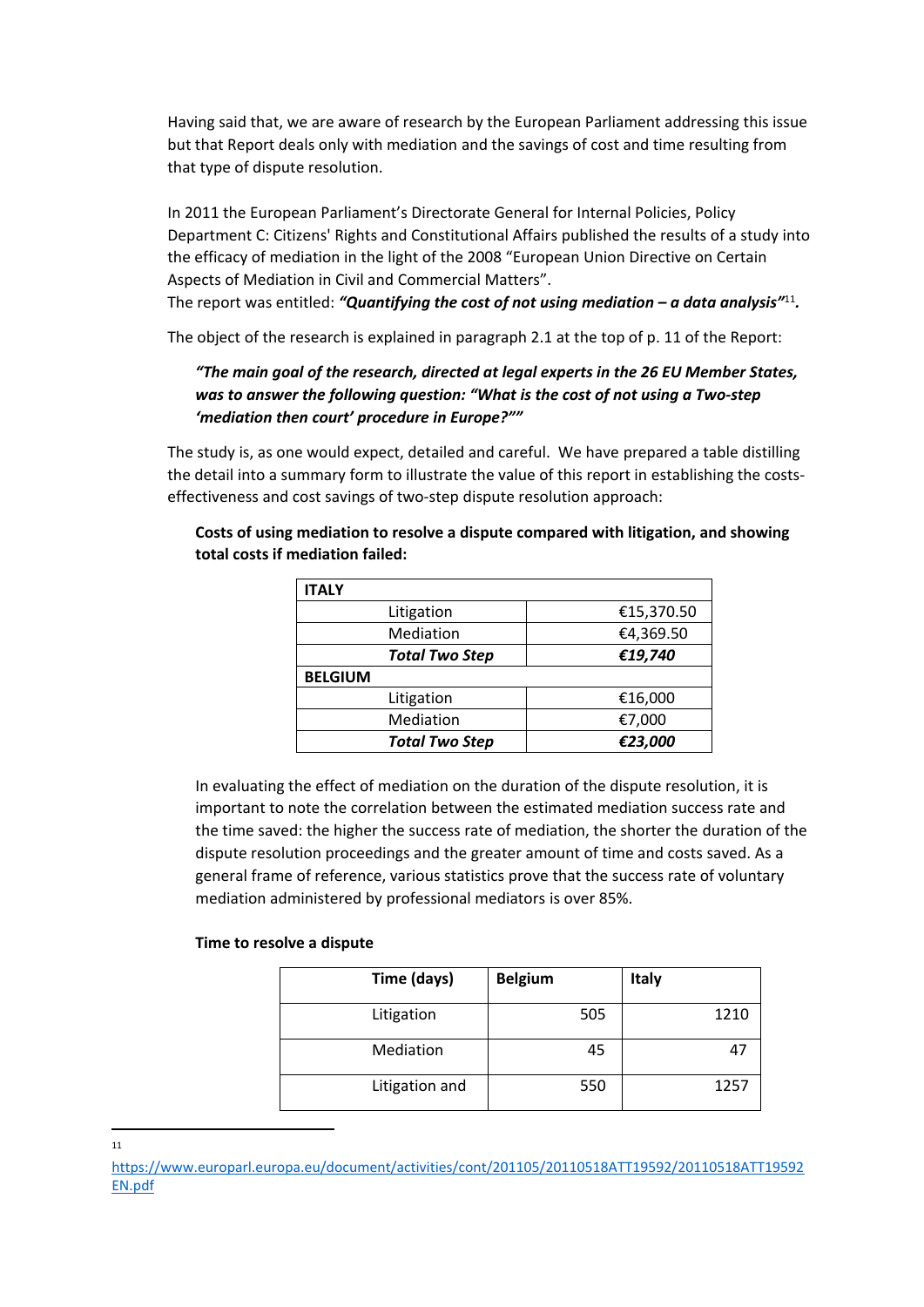| mediation |  |
|-----------|--|
|           |  |

Detailed analysis of this data is available on p. 13 of the Report.

Thus in most cases the second step of Court proceedings will not happen and the saving of costs and time is significant.

It should be noted that when parties use the DEF Platform the time from commencement to the end of the dispute resolution event/meeting (we call this the cycle time) are far quicker than the 45-47 days found in the report. The quickest we have achieved is three days on one occasion but typically 14-21 days.

We commend this Report to the Committee and a reading of the full report is both relevant and worthwhile in the context of this issue.

### **7 Technology infrastructure**

Technology has significant potential to play a serious role in enabling access to dispute resolution. The CJC Compulsory ADR Report of June  $2021^{12}$  saw potential benefits from dispute resolution being managed online, see paras 110 and 116.

Between October and December 2020 the CJC conducted a survey to seek views about the Terms of Reference for a review about how the Pre-action Protocols (PAPs) should be reformed and whether the PAP process should be moved online. Issue 10 raised in the survey was this:

# *"Should there be any changes to PAPs as a result of the HMCTS reform programme and the digitisation of the civil justice system generally? To what extent are PAPs already online? Should there be further digitalisation of PAP steps and guidance?"*

Our response urged the development of PAPs that were managed online. We were not alone. When the results of that survey were published in June 2021 they showed that ca 80% of Respondents agreed the PAPs should be managed online.

No technology will work well unless the conditions affecting its use take into account the following evidence drawn from the work DEF has undertaken.

Our experience is that without State intervention parties will be left to their own devices and their own reticence to engage in dispute resolution and, when they do, they will introduce document sharing platforms of varying quality and security.

Our evidence of running a pilot of online management of mediations for NHSR (see below) shows that time is wasted by parties arguing over whose platform will be used. This leads to mediations being undertaken using paper processes.

After that pilot ended in December 2019 we concluded that compulsion of one kind or another would be required to drive up the number and frequency of dispute resolution and that to achieve mainstreaming the use of an online platform on which to manage the process was required. Those points were made to NHSR in both our Interim and Final Reports but we heard no more. The pilot mediation provider with which we worked was too

<sup>12</sup> <https://www.judiciary.uk/wp-content/uploads/2021/07/Civil-Justice-Council-Compulsory-ADR-report.pdf>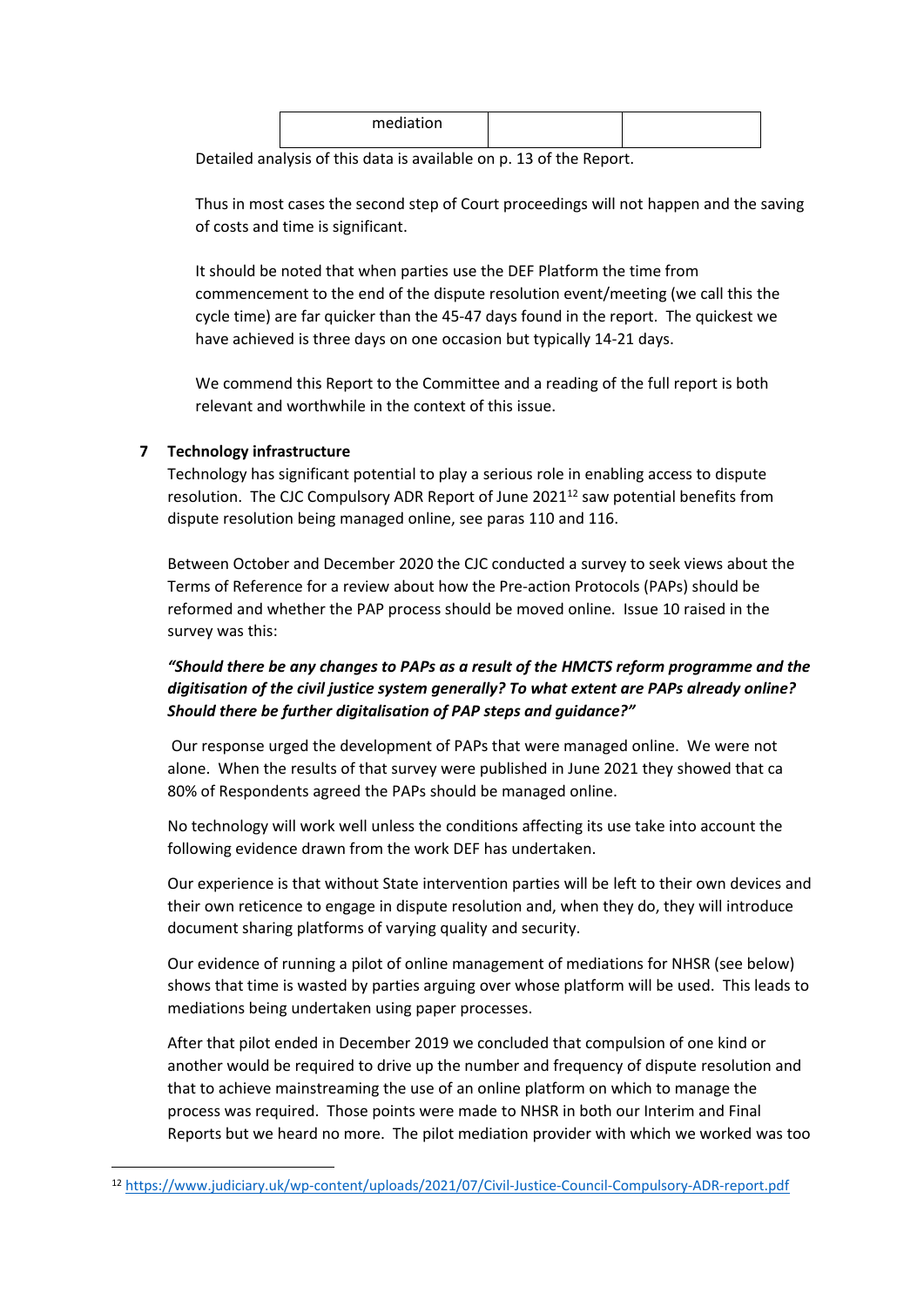concerned about mediations being sent to another provider to mandate the use of the platform.

DEF has developed bespoke modules to cater for the differences between dispute resolution processes. Some of the features that makes the DEF Platform work well are:

- Removal of bottlenecks from the dispute resolution process;
- The creation of a bespoke bundle tailored to the different needs of neutrals in different dispute resolution settings;
- Based on a smart contract providing appropriate templates for each claim type;
- The use of on-board messaging to avoid engaging with multiple programs; and,
- The ability to transfer data seamlessly from one module to another to facilitate, say, pre-action negotiations, then into neutral evaluation and perhaps finishing with that data being moved into our mediation module.

ADR Service Providers typically receive a low number of cases every month and conduct their business using 20<sup>th</sup> century technology such as the telephone and email.

The moment dispute resolution moves into the mainstream those  $20<sup>th</sup>$  century methods will serve to create bottlenecks impeding the efficient processing of claims.

Consequently we are at work identifying and developing the means to remove that and other bottlenecks.

Our goal is the creation of an end-to-end dispute resolution system in which, as a last resort, cases can transfer into the DCP/CCOP or other HMCTS portal via API. This system is being built within distributed ledger technology using AI to select and book neutrals.

To enable the end-to-end system to be put into place we wish to be able to build or connect with HMCTS built API to connect to the DCP/CCOP. With that cases that do not settle via dispute resolution on our Platform may continue to Court proceedings far quicker than they currently do.

DEF was asked by NHSR to support the management of these mediations via its Platform. This online pilot was undertaken for 12 months from December 2018 until December 2019 and was not a success for various reasons which are set out in our Final Report to NHSR, please see Appendix 2 to this Response. In brief the reasons may be summarised thus:

- $\triangleright$  There appeared to be little awareness raising undertaken by NHSR internally. This is an issue that was identified as problematic and holds important lessons for any further development of the Pilot.
- $\triangleright$  DEF's efforts to raise awareness amongst Claimant solicitor firms and those Defendant firms on the NHSR Panel were met with enthusiasm and a desire to use the DEF Platform. Unfortunately when DEF was proposed by either Defendant or Claimant firms their opponents typically insisted on using their firm's document collaboration system. There then arose discussion whether to use DEF or another platform. This led to failure to agree to use any platform and the parties then dealt with the mediation on paper.
- $\triangleright$  The ADR Service Provider engaged with the Pilot would not require use of the DEF Platform for fear their customers would use the other ADR Service Provider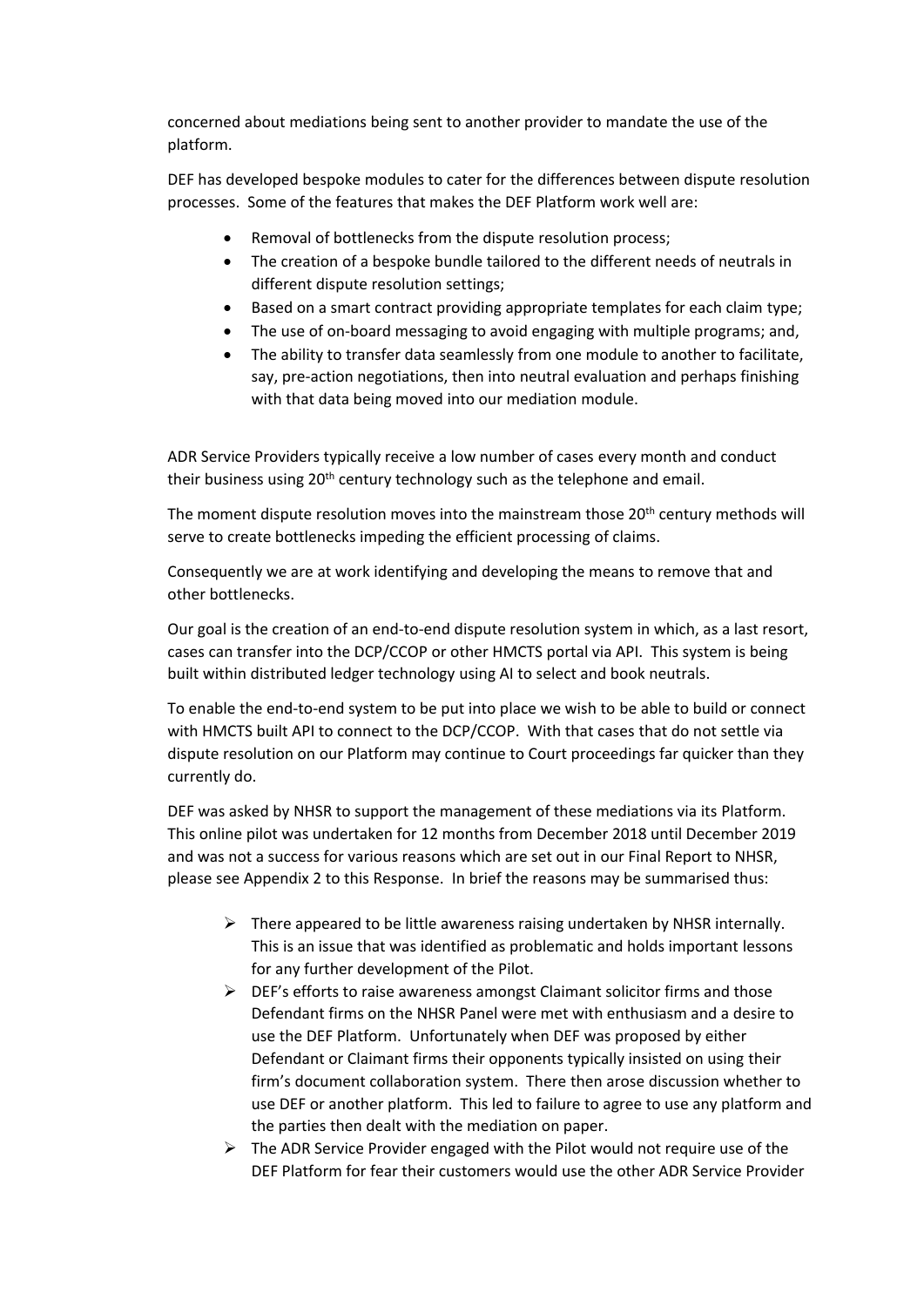on the NHSR panel which, at that time, did not use a platform to manage its cases.

These outcomes, although disappointing, nevertheless provide valuable lessons for the Project. We have not received a formal, or any, response from NHS Resolution to our Final Report.

### **8 Public Sector Equality Duty**

8.1 We have considered how protected characteristics and socio-demographic differences affect interactions with dispute resolution processes?

These considerations afford a real opportunity to make a positive change for the better in terms of enabling those with protected characteristics to make the most of dispute resolution processes.

The Equality Act, 2010 (EQA) and guidance produced thereunder requires us to develop the Platform so that it takes into account protected characteristics.

The standards prepared by the World Wide Web Consortium (W3C)<sup>13</sup> support this approach with their Web Content Accessibility Guidelines 2.1 (WCAG 2.1, June 2018). These standards provide a good indicator of what standard the courts would reasonably expect businesses to follow to ensure that their websites are accessible in accordance with the EQA.

Question and answer formats should be developed to enable parties to commence and complete claims despite being, for example, unfamiliar with legal and other issues concerning their claims having visual and/or hearing impairment or a poor command of English language.

Complex questions need to be reduced to simple language. WCAG 2.1 recommends the use of language no more complex than lower secondary level. The need for simple language rather than language understood only by lawyers, expert witnesses (e.g. medics) is also echoed by the SEND Mediation Evaluation.

The use of such tools as:

- Page readers:
- Videos with subtitles:
- Adjustable font size;
- Responsive websites that enable sites to be fully accessible from mobile phones; and,
- Content presented in different languages; such as Welsh, Panjabi, Polish, Urdu, Bengali (with Sylheti and Chatgaya) and Gujarati.

Adopting these approaches enables those with protected characteristics to have a more equal chance to consider information about dispute resolution and to make informed choices about how to pursue a claim.

<sup>&</sup>lt;sup>13</sup> W3C is the international organisation concerned with providing standards for the web.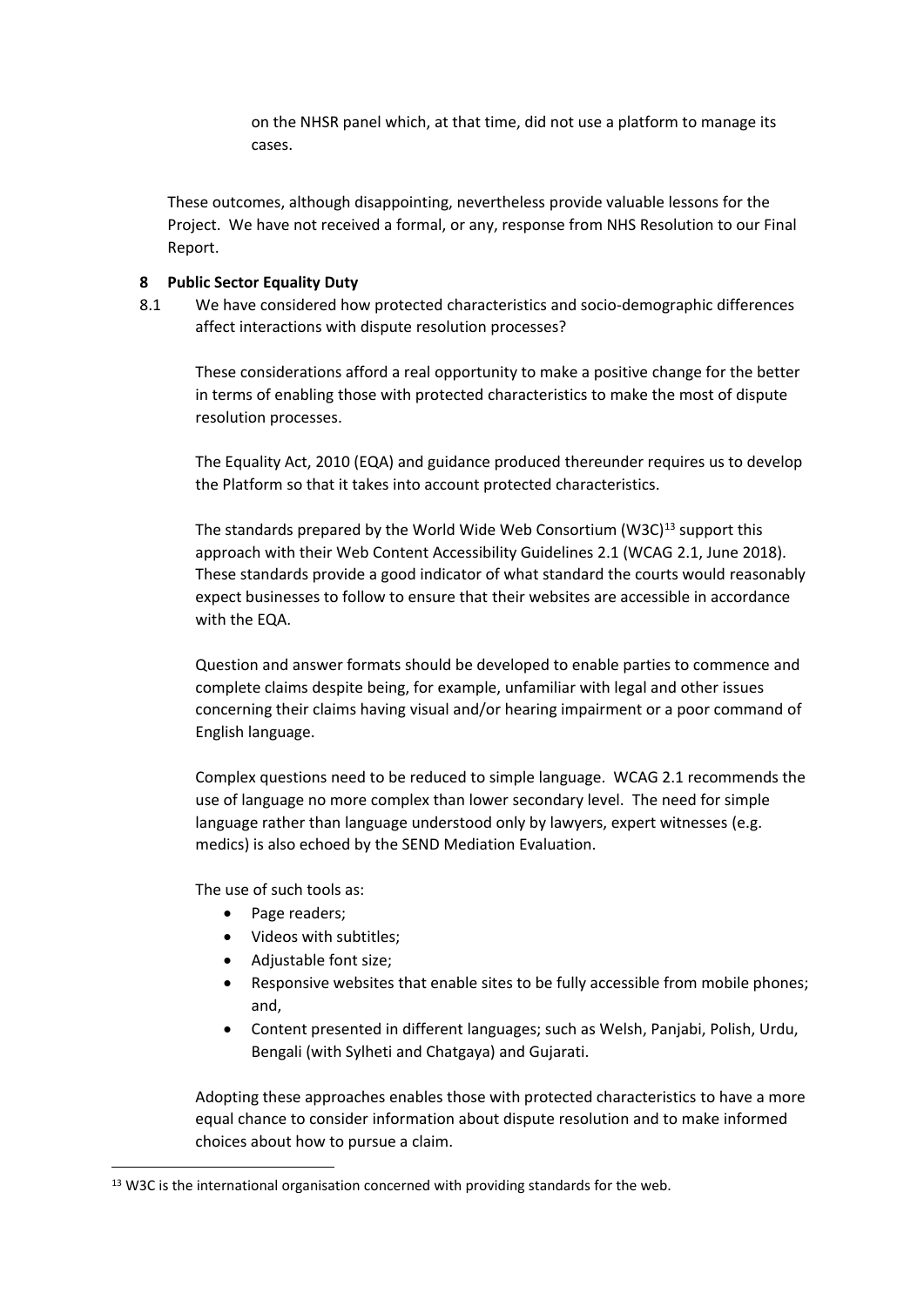8.2 We are aware of evidence on issues associated with population-level differences, experiences and inequalities that should be taken into consideration.

Research published in 2019 by Lloyds Bank $^{14}$  found that ethnic minority groups aged over 40 years old are 10% less likely to be Digital First and more likely to be Competent or Disengaged than white people in the same age group. This data suggests that this group of older ethnic minority people may be left behind and would benefit from targeted support. The issue is complex and deserves closer study.

The most recent report to look at the Small Claims Track is the CJC Report on that Track published in April 2021<sup>15</sup>. Inevitably there is no consideration of the demographic as those statistics do not exist.

This is another instance where data produced by the dispute resolution platforms, for example DEF's Platform, and by MoJ/DHSC would help to inform policy making.

#### **9 Additional evidence**

#### 9.1 Cross-Department working

Another aspect of our engagement with reforming the management of litigation for the NHS is one of detail but nonetheless relevant (and important) for future success.

We began an engagement with the DHSC and the MoJ following the publication of the recommendations of a report by the House of Commons' Public Accounts Committee which considered the issue of the rising cost of clinical negligence claims. That Committee's report was published on 23 November 2017. One of its recommendations was that the Department of Health (as it then was), the MoJ and NHS Resolution take urgent and coordinated action to address the rising costs of clinical negligence including if necessary mandating ADR (pp.3 & 6).

This led DEF, together with Andrew Ritchie, QC (as he then was), to approach both the DHSC and MoJ to present our Platform and explain how the Platform accelerates case cycle times and reduces costs. A copy of that letter appears in Appendix 1 to this Response, the appended letter is an example; the same letter was sent to each Secretary of State.

This approach led to a meeting with senior civil servants of the Department for Health and Social Care (DHSC) in August 2018 to discuss what we could offer. Unfortunately the promised liaison with MoJ never materialised, so far as we are aware as we did not hear further from the DHSC and the MoJ did not reply.

We imagine Brexit and the Pandemic distracted those concerned from this issue.

<sup>&</sup>lt;sup>14</sup> See, page 24: [https://www.lloydsbank.com/assets/media/pdfs/banking\\_with\\_us/whats-happening/lb](https://www.lloydsbank.com/assets/media/pdfs/banking_with_us/whats-happening/lb-consumer-digital-index-2019-report.pdf)[consumer-digital-index-2019-report.pdf](https://www.lloydsbank.com/assets/media/pdfs/banking_with_us/whats-happening/lb-consumer-digital-index-2019-report.pdf)

<sup>15</sup> [https://www.judiciary.uk/wp-content/uploads/2021/06/April-2021-The-Resolution-of-Small-Claims-interim](https://www.judiciary.uk/wp-content/uploads/2021/06/April-2021-The-Resolution-of-Small-Claims-interim-report-FINAL.pdf)[report-FINAL.pdf](https://www.judiciary.uk/wp-content/uploads/2021/06/April-2021-The-Resolution-of-Small-Claims-interim-report-FINAL.pdf)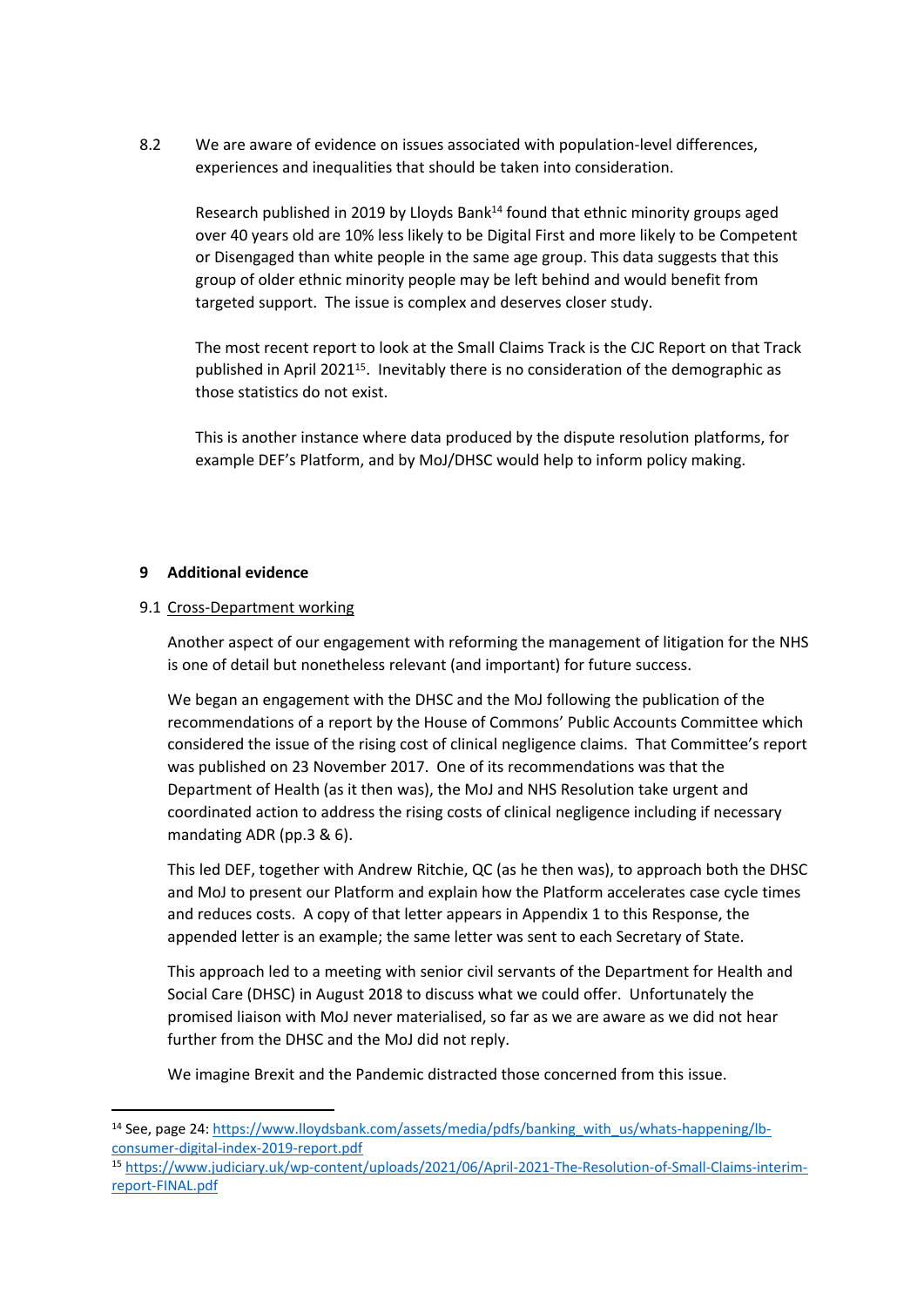DEF hopes there would be the capacity to engage in such cross-Departmental working with the MoJ as its current work programme (see their own Call) appears well aligned with the Committee's priorities as evidenced by this Call.

### 9.2 *Report on Fixed Recoverable Costs in Lower Value Clinical Negligence Claims"*

This Report was published by the CJC in October 2019 and is relevant to the Committee's  $Call<sup>16</sup>$ .

The focus of the Report is (p.6):

*"The background to the CJC's work on clinical negligence claims demonstrates that the task set was a complex one. The Department of Health had already consulted on proposals for fixed recoverable costs. Sir Rupert Jackson had considered making recommendations in his 2017 report, but ultimately his only recommendation was that the CJC be engaged to consider process improvements and costs together."*

Adding, toward the foot of p.6:

*"The process improvements outlined in this report, whilst not agreed by all, represent a broad consensus between many of the working group members on a better way of handling clinical negligence claims with a value of up to £25,000."*

The Working Group responsible for the report developed the scheme devised by the Law Society of England and Wales producing a carefully worked out process focused on preaction negotiations with a fall-back of ENE if negotiations did not succeed in settling the case.

There was disagreement about the level of recoverable costs that would be payable and the Report lay untouched until, we believe, recently when the issue of recoverable costs began to be revisited the auspices of the CJC. The aim being to reach a consensus between Defendant and Claimant camps on the amount of recoverable costs which would be acceptable to both sides.

This type of low value claim is also within the scope of the MoJ's own Call. Crossdepartment working on this very important issue would seem even more pressing than it was in 2018.

# **10 Conclusions and contact details**

- 10.1 Implementation of the CJC's Report of October 2019 will immediately reduce costs and accelerate the receipt of compensation for Claimants.
- 10.2 Introducing mandatory mediation in the pre-action stage for claims valued at more than £25,000 will have the same effect.
- 10.3 To manage the resolution of up to 15,000 cases every year requires a Cloud-based platform designed to manage ADR processes. DEF would be pleased to share further insights about its Platform should the Committee desire.

<sup>16</sup> [https://www.judiciary.uk/related-offices-and-bodies/advisory-bodies/cjc/archive/fixed-recoverable-costs-in](https://www.judiciary.uk/related-offices-and-bodies/advisory-bodies/cjc/archive/fixed-recoverable-costs-in-lower-value-clinical-negligence-claims/)[lower-value-clinical-negligence-claims/](https://www.judiciary.uk/related-offices-and-bodies/advisory-bodies/cjc/archive/fixed-recoverable-costs-in-lower-value-clinical-negligence-claims/)